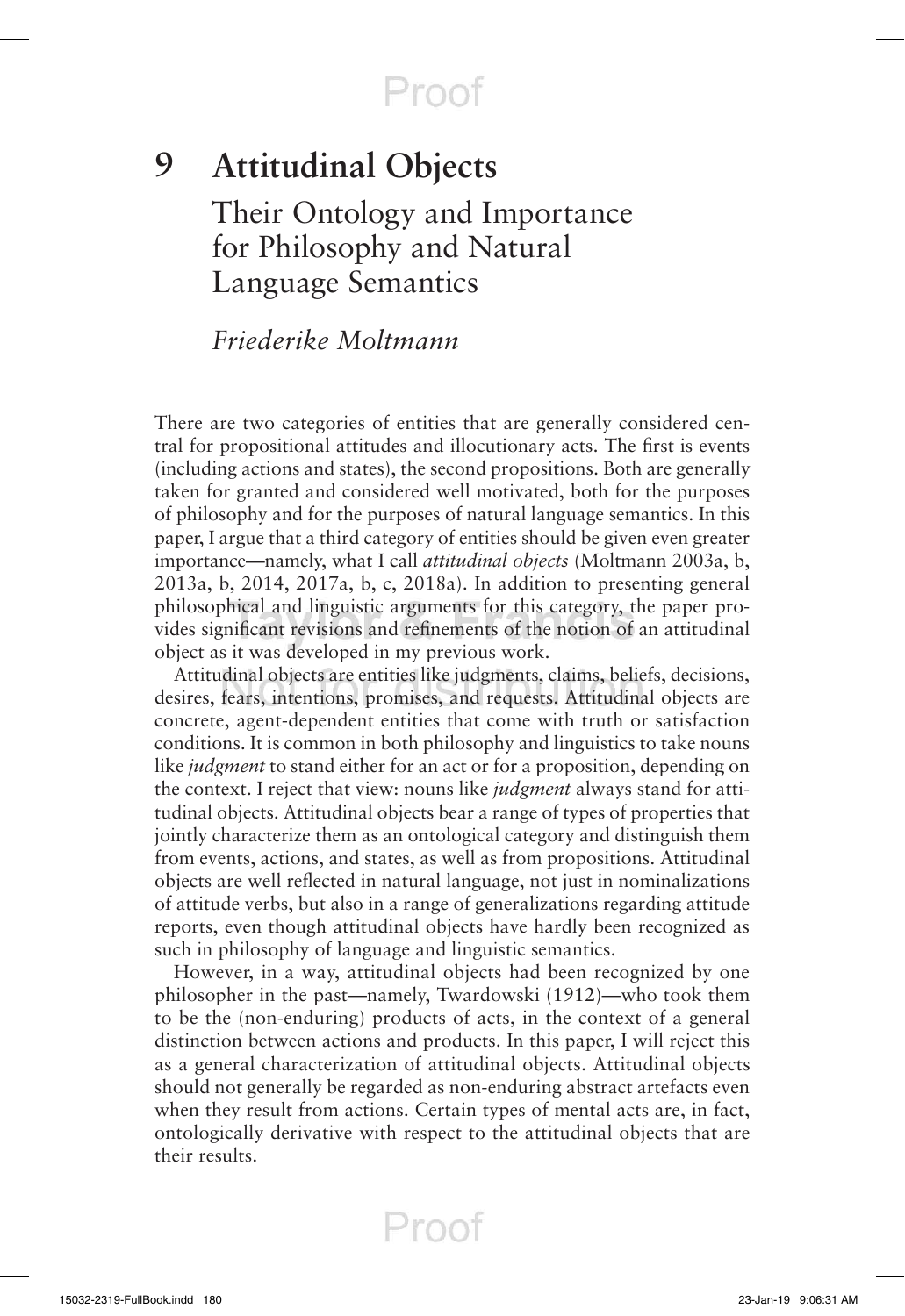#### *Attitudinal Objects* 181

Twardowski's characterization would also not be applicable to statelike attitudinal objects such as beliefs, intentions, desires, and fears, and one might exempt them as states from the action-product distinction. In this paper, however, I will argue against an identification of state-like attitudinal objects with mental states. A belief has very different sorts of properties from a belief state, and the latter, I will argue, is ontologically derivative upon a belief and plays different semantic roles.

Attitudinal objects thus are at least, to an extent, ontologically prior to acts or states. Moreover, attitudinal objects allow us to dispense with propositions. Attitudinal objects, it will be argued, play a central role as concrete bearers of truth or satisfaction conditions in our mental life and in communication. It is, moreover, attitudinal objects rather than abstract propositions that, on the present view, are involved in the semantics of attitude and illocutionary act reports and, of course, nominalizations of attitude verbs.

The paper will first lay out the standard view about propositional attitudes and introduce the alternative view based on attitudinal objects. Second, it will present the various motivations for attitudinal objects: the semantics of nominalizations of attitude verbs, semantic generalizations about attitude reports, and intuitions about the roles and properties of attitudinal objects. Third, it will discuss the difficulties for Twardowski's action-product distinction and the relation between attitudinal objects and states and address the question of the Davidsonian event argument of stative attitude verbs. The paper will conclude with some indications about how certain puzzles regarding the individuation of attitudinal objects may be addressed.

### **1. The Standard View About the Objects Associated With Mental and Illocutionary Acts**

On the view that is standard both in philosophy and in natural language semantics, there are two sorts of objects associated with propositional attitudes and illocutionary acts:

- (a) mental acts or states and speech acts
- (b) propositions as the objects or contents of propositional attitudes or illocutionary acts

Standardly, beliefs, desires, hopes, and intentions are considered mental states, on a par with mental acts or events. Actions, events, and states are generally taken for granted ontologically or at least felt not in further need of explanation. They are equally well accepted in linguistic semantics and, in particular, posited as implicit arguments of verbs, following the influential Davidsonian analysis of action sentences (Davidson 1967).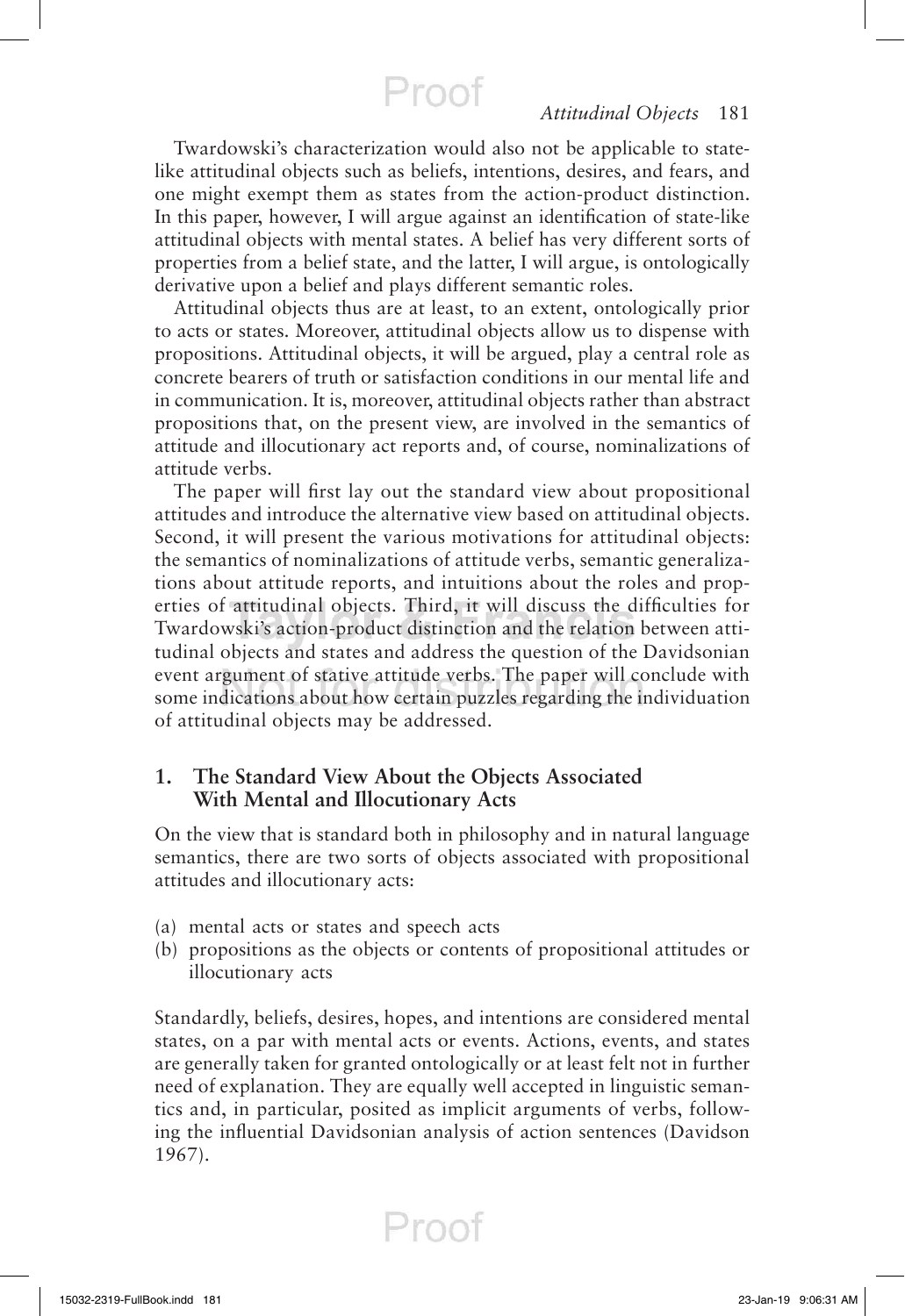### 182 *Friederike Moltmann*

Propositions are considered much more controversial. Propositions are generally taken to be mind- and language-independent objects that serve the roles of shareable contents of attitudes, of truth-bearers, and of the meanings of sentences (relative to a context). The notion of an abstract proposition in this sense has been the subject of various sorts of critique, both philosophical and linguistic. The philosophical critique concerns questions such as how propositions can be grasped, how propositions can act as the contents of mental attitudes, and how propositions can be true or false and have the particular truth conditions they are meant to have (the problem of the unity of the proposition) (Jubien 2001; Soames 2010; Hanks 2011; Moltmann 2003a, 2013a). It also concerns the status of propositions as objects of attitudes, that is, the view that attitudes are relations between agents and propositions. To make use of a distinction of Brentano's, propositions should be contents, rather than objects of attitudes, according to the critique.

On the standard view, the logical form of attitude reports and speech act reports looks as follows, making use both of propositions and of events (including actions and states):

- (1) a. John thinks that Mary is happy
	- b. ∃e(think(e, John, [that Mary is happy])) IOF OF

In (1b), [*that Mary was happy*] is the meaning of Mary is happy, the proposition that Mary is happy. The logical form in (1b) makes clear the role of propositions in propositional attitudes, as entities propositional attitudes are directed towards, rather than as contents of attitudes.

 $\overline{\phantom{a}}$ 

I will outline a view according to which a third category of entities plays a central role for propositional attitudes and illocutionary acts—namely, attitudinal objects. Attitudinal objects consist in *act-related attitudinal objects*, such as judgments, decisions, claims, requests, and promises, as well as *state-related attitudinal objects*, such as beliefs, intentions, desires, and fears. In my former work, I called the former *cognitive and illocutionary products* and the latter *mental states*, terms I now consider problematic. Attitudinal objects do not just form a list of entities; rather, they share characteristic properties that jointly distinguish them from other, related types of entities. Attitudinal objects share properties of content-based causation, perception, evaluation, and memory. Moreover, they share content-related properties—namely, truth or satisfaction conditions—a part structure based strictly on partial content and the ability to stand in similarity relations based on shared content only.

Attitudinal objects are mind-dependent particulars that generally have only a limited lifespan. In particular, act-related attitudinal objects generally do not last beyond the act that has produced or triggered them. Despite being mind-dependent particulars, attitudinal objects can account for the shareability of content due to their content-related properties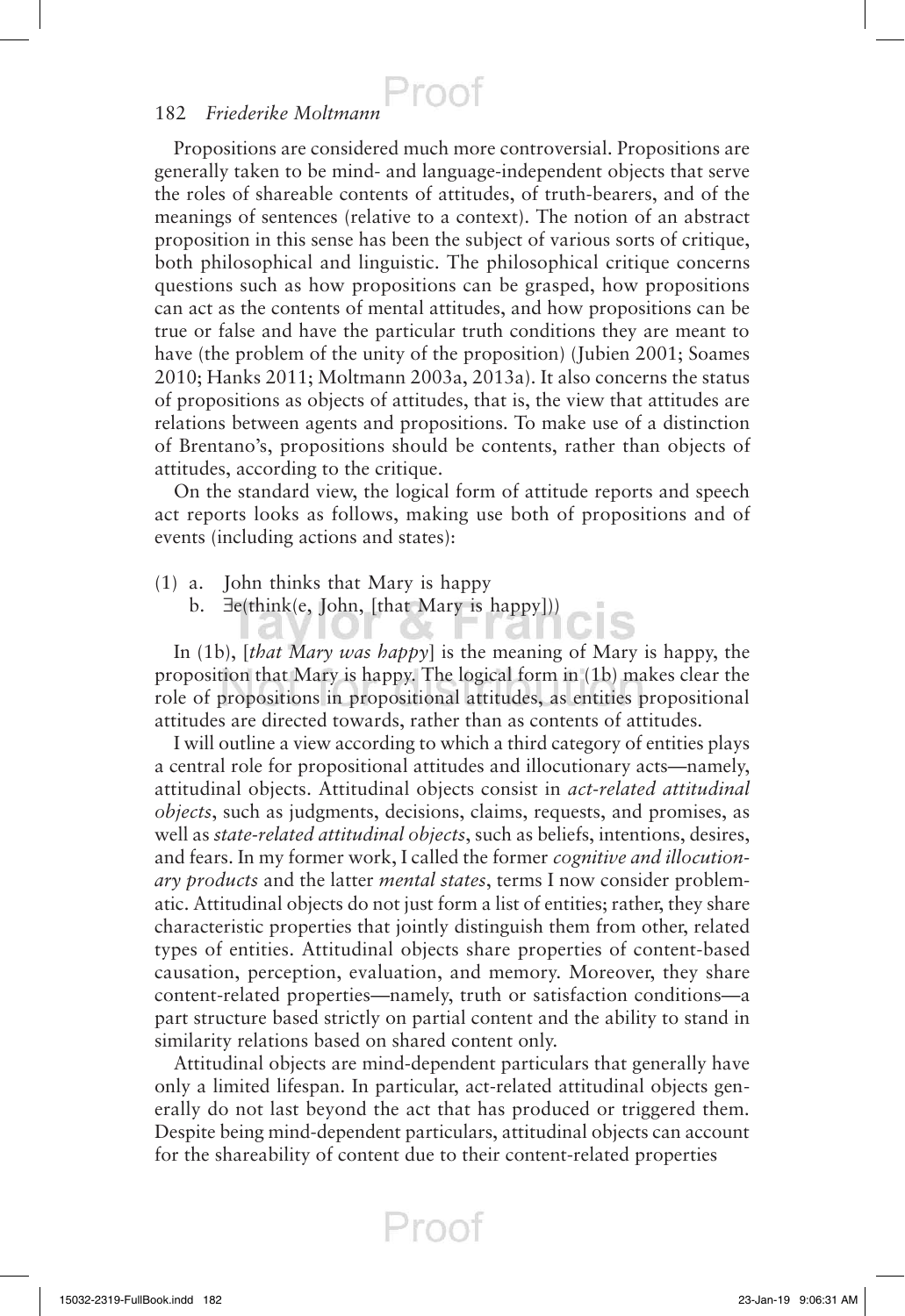#### *Attitudinal Objects* 183

Attitudinal objects allow us to dispense with propositions as truthbearers. In fact, there are good reasons to consider attitudinal objects the primary truth-bearers and to take propositions only derivatively, if at all, to play that role (Moltmann 2018a). Unlike propositions, attitudinal objects do not act as the meanings of sentences. Attitude reports report attitudinal objects, but without attitudinal objects being the semantic values of that-clauses. How, then, do that*-*clauses relate to the attitudinal object that is reported? On the present view, clausal complements of attitude verbs act semantically as predicates of the reported attitudinal object, specifying its truth or satisfaction conditions (Moltmann 2014, 2017a, 2018a, b).

If the clausal complement of an attitude verb just has the function of conveying a property of the reported attitudinal object, this has important consequences regarding notorious problems for propositions. Propositions as abstract objects that are both meanings of sentences and objects of attitudes raise the question of how they can have truth values and of how, if they are structured objects, their truth values are determined (the problem of the unity of the proposition). Attitudinal objects are minddependent particulars, and thus their ability to represent their truth- or satisfaction-directedness can be attributed to the intentionality of the mind itself. Only abstract meaning objects pose the problem of the truthdirectedness and, if they are structured, of the unity of the proposition.

Also on the present view, truth-bearers are no longer treated as the objects of attitudes; rather, having a propositional attitude means engaging (as agent or experiencer) in an attitudinal object whose truth or satisfaction conditions are given by the complement clause. Having a propositional attitude thus does not mean standing in an attitudinal relation to a meaning object and a bearer of truth conditions.

Could attitudinal objects dispense with events? I will address this question in detail later. For the moment, let us just note that attitudinal objects and Davidsonian events (that is, events in their roles as implicit arguments of verbs) have very different motivations. Davidsonian events are meant to be the objects to which adverbials apply, whereas attitudinal objects are mind-dependent entities that are bearers of truth or satisfaction conditions. As will be discussed in greater detail later, events are not bearers of truth or satisfaction conditions or other content-related properties. This is reflected in our intuitions about the attribution of truth or falsehood and, even more strikingly, of satisfaction or violation. An act of judging or claiming is intuitively not true or false, unlike a judgment or claim. Even more strikingly, an act of promising cannot be fulfilled or broken, unlike a promise; an act of demanding cannot be complied with, unlike the demand; and an act of recommending cannot be followed or taken up in the way a recommendation can.

I will follow the common assumption in semantics that all verbs have an additional argument position for events (including actions and states), so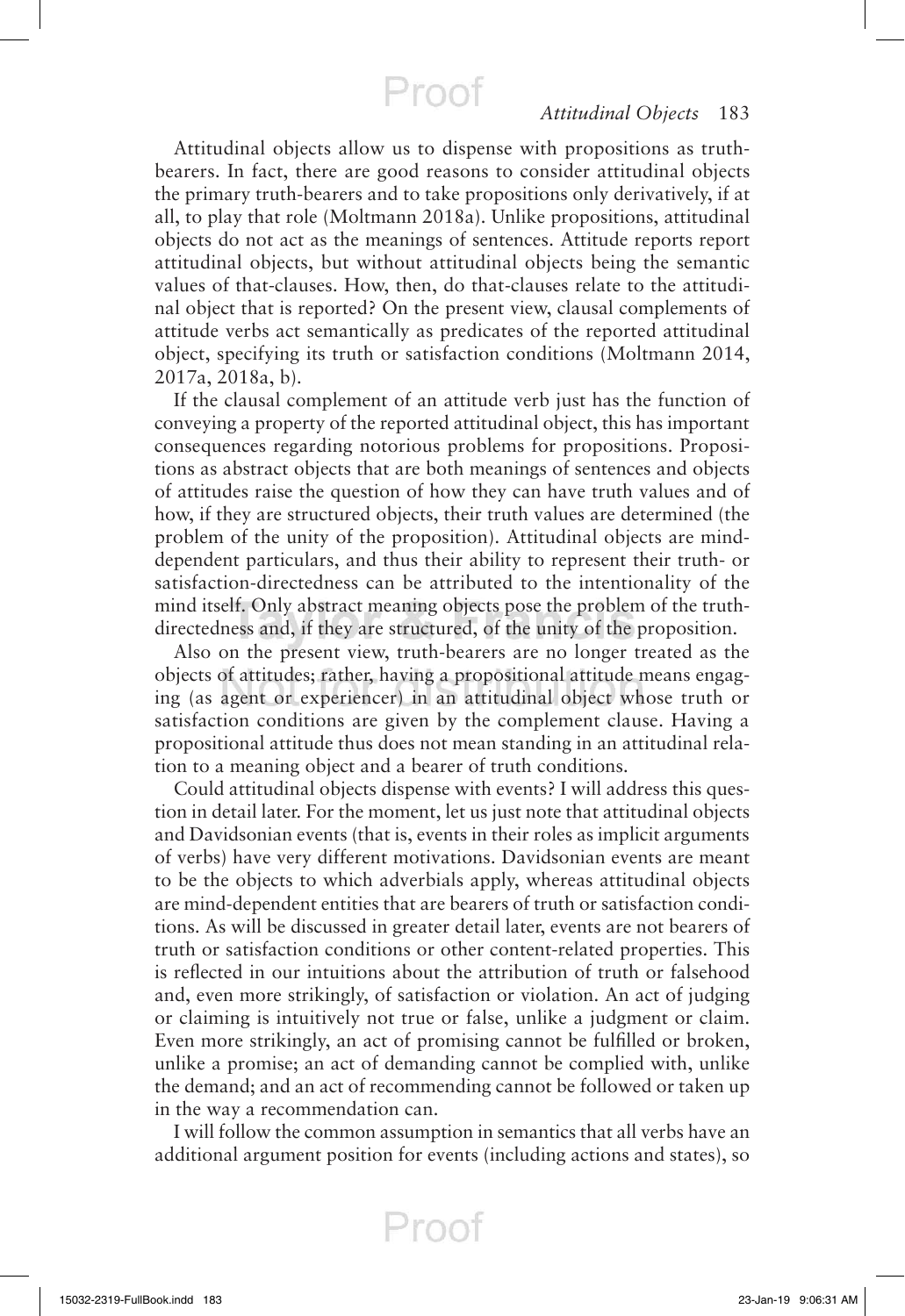### 184 *Friederike Moltmann*

that temporal and other adverbials can act as predicates of those implicit event arguments and sentences themselves will involve existential quantification over events (Davidson 2067). Applied to attitude verbs, this means that the logical form of an attitude report as in  $(2a)$  will be as in  $(2b)$ :

- (2) a. John claims that Mary is guilty
	- b. ∃e(claim(e, John) & [*that Mary is guilty*](att-obj(e))

In (2a), the that-clause acts semantically as a predicate of the attitudinal object related to the implicit event argument *e* of the verb, that is, att-obj(e).

The questions I will address, then, are the following: what are the philosophical and semantic motivations for attitudinal objects, what are their characteristic properties, and how are attitudinal objects to be understood ontologically? One might be tempted to assimilate attitudinal objects to familiar ontological categories, in particular to actions, events, and states. I consider this the wrong move. First, it is unclear whether those categories are really better understood than attitudinal objects. Second, it is important to first focus on the types of properties that attitudinal objects have, and they are, in fact, rather different from the types of properties that are characteristic of actions, events, and states. Given the distinctness of attitudinal objects from events, actions, and states, it appears that some types of attitudinal objects are, in fact, ontologically prior to the actions or states they may be correlated with; that is, their correlated actions or states will have to be defined in terms of the attitudinal objects rather than vice versa.

### **2. The Reflection of Attitudinal Objects in Natural Language**

Attitudinal objects are extremely well reflected in natural language. In particular, attitudinal objects are the referents of nominalizations of attitude verbs, as in (3a, b):

- (3) a. John's judgment that Mary is guilty
	- b. John's claim that Mary is guilty

This means that the ontology of attitudinal objects will be reflected in the semantic behaviour of such nominalization.

There is a standard view, though, according to which such nominalizations are ambiguous or rather polysemous, standing either for events (with their causal and temporal properties) or for propositions (with the truth-related properties), depending on the predicate with which they occur. The reason is that the entities that nominalizations of attitude verbs stand for seem to display both properties of concreteness characteristic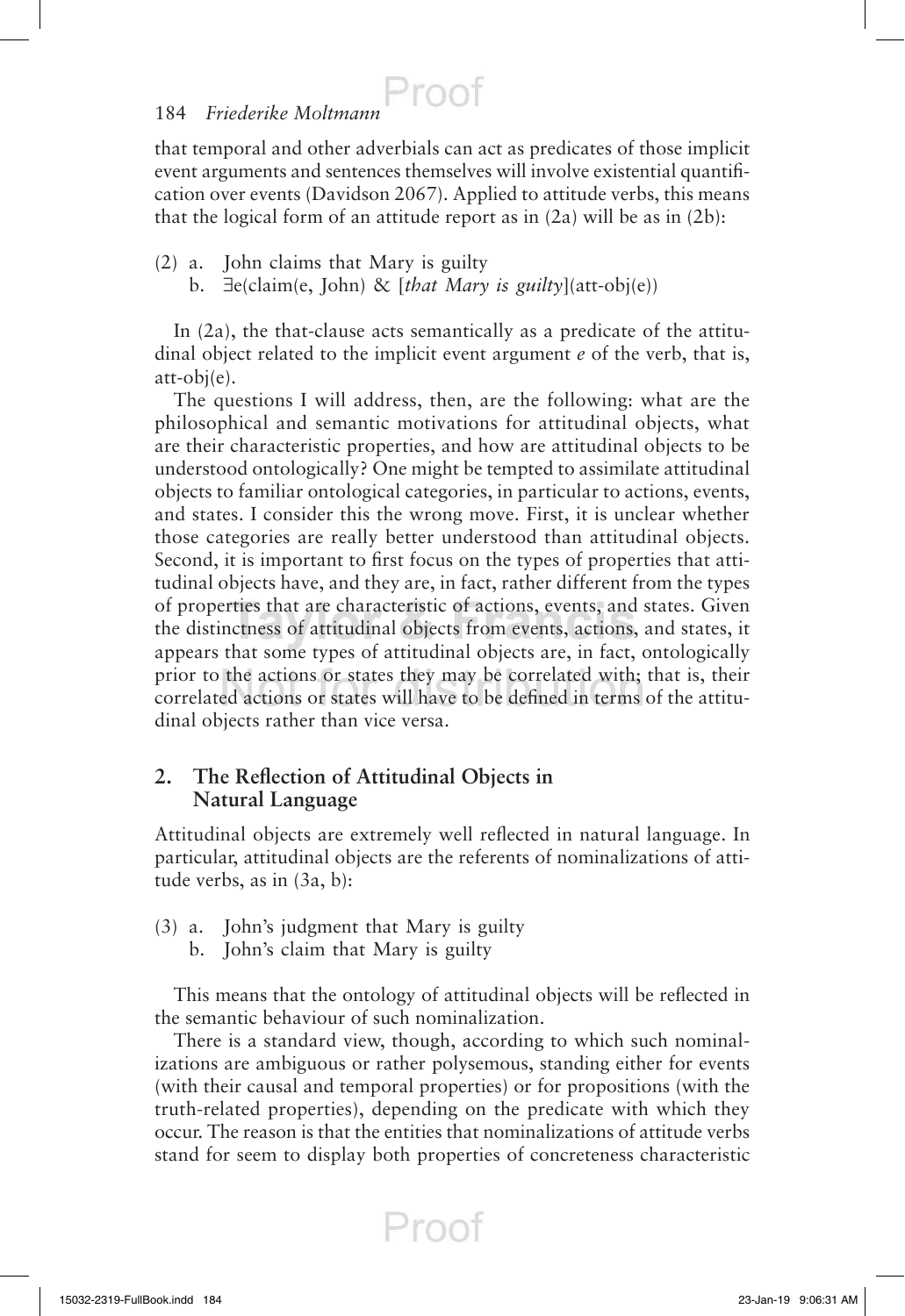of events and content-related properties characteristic of propositions, illustrated in  $(4)$  and  $(5)$ , respectively:

Proof

- (4) a. John's claim caused astonishment b. John's claim yesterday was astonishing
- (5) a. John's claim is true b. John's claim implies that Mary is guilty

There are serious difficulties for that view, though. First, there are cases of co-predication involving the attribution of an event-related (causal or perceptual) predicate and a proposition-related (truth-related) predicate to the same entity:

(6) a. John overheard Bill's claim, which implies that Mary is guilty b. John's obviously false claim yesterday caused astonishment

Co-predication arguments are notoriously problematic, though, and various approaches dealing with them have been developed that would not involve positing a single entity as the target of the two predicates.1 A better argument against polysemy comes from the fact that there are predicates applicable to what such nominalizations stand for that could neither be predicated of events nor of propositions. First, these are predicates of satisfaction, such as *satisfy, fulfil, comply with, follow, take up, violate, ignore*. The agent-related predicates of satisfaction *keep* and *break* illustrate the contrast particularly well:<sup>2</sup>

- (7) a. John kept/broke his promise
	- b. ??? John kept/broke the proposition that S
	- c. ??? John kept/broke his speech act

Second, part-related expressions, such as *part of*, show that nominalizations of attitude verbs could stand for neither events nor propositions:

- (8) a. part of John's claim b. part of John's (act of) claiming
- (9) a. part of John's promise b. part of John's (act of) promising
- (10) ? part of the proposition

(8a) and (9a) have a very clear meaning: *part of* here stands for partial contents (Moltmann 2017a, b).3 Parts of events or actions are temporal parts. But such parts cannot, under any reading, be picked out when *part of* applies to nominalizations of attitude verbs as in (8a) and (9a). *Part of*, when applied to propositions as in (10), does not have a clear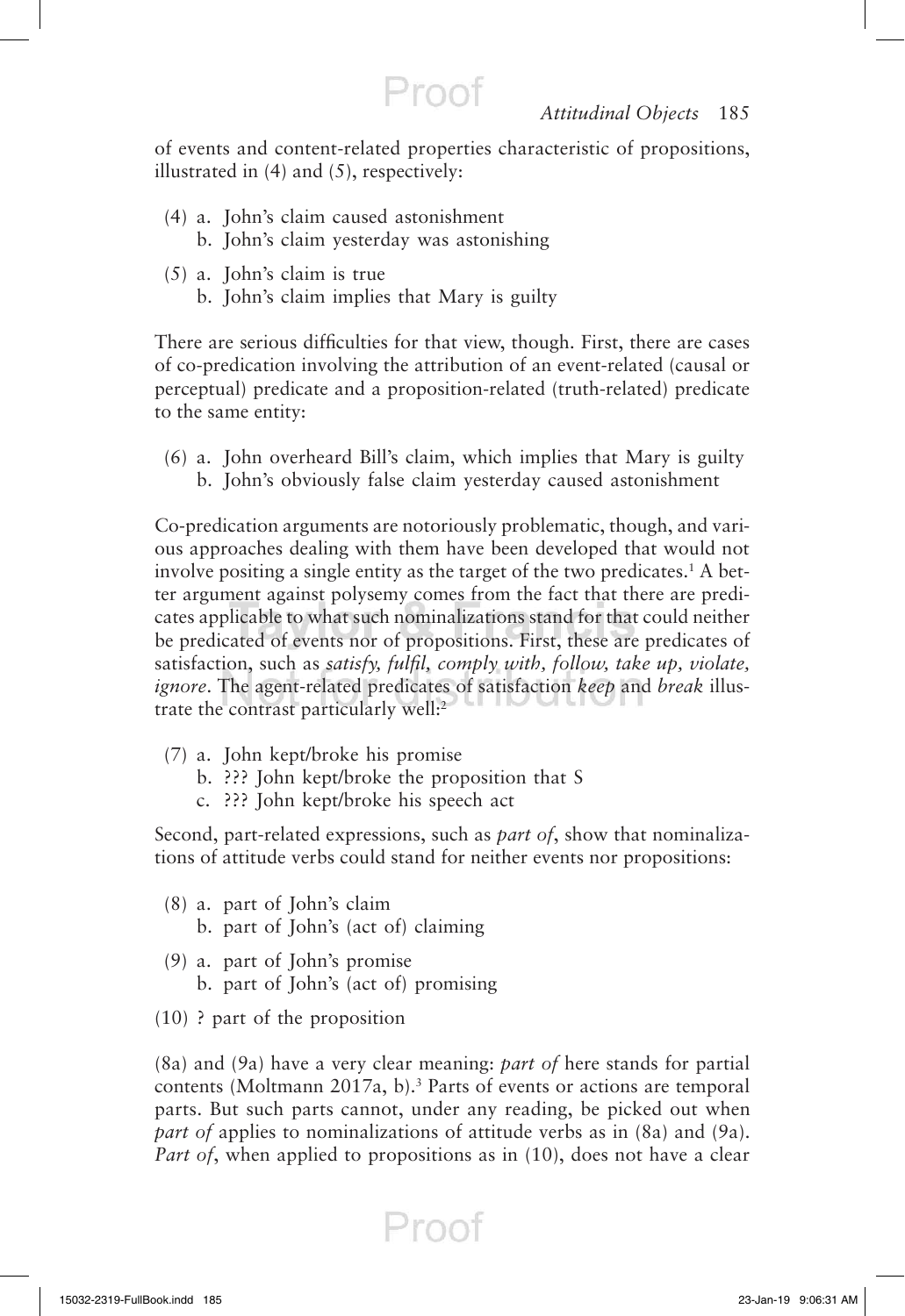### 186 *Friederike Moltmann*

understanding in the first place. Since *proposition* is a technical term, it depends on the conception of a proposition. Structured propositions would have as parts the components of a structured proposition. But, clearly, this is not what *part of* picks out when applied to claims or promises.

Also, considerations regarding identity statements support the view that nominalizations of attitude verbs do not stand for propositions (on one of their two putative readings). Thus, the following identity statements appear false:

- (11) a. ??? John's thought that it will rain is also his remark that it will rain
	- b. ??? John's discovery that it will rain is his hope that it will rain
	- c. ??? John's desire to leave is his decision to leave

This is because thoughts, remarks, discoveries, hopes, and desires are simply not propositional contents.

Thus, satisfaction predicates, part-related expressions, and identity statements support the view that non-gerundive nominalizations of attitude verbs stand for attitudinal objects, rather than being polysemous between referring to propositions and referring to events or actions. Later, I will discuss in further detail the properties attitudinal objects have.

Attitudinal objects come in kinds, kinds whose instances are maximal classes of exactly similar products. At least this is what natural language reflects with the availability of kind terms in Carlson's (1977) sense, as in the examples below:

- (12) a. The belief that god exists is widespread
	- b. John often encounters the expectation that he should become famous

Kinds need not be conceived as single abstract objects, but may rather be viewed as pluralities of (possible and actual) instances (Moltmann 2013a). However they may be conceived, kinds should inherit truth properties from their instances, as below:

- (13) a. The belief that John won the race is true
	- b. The expectation that John would become famous was not fulfilled

Reference to kinds of attitudinal objects is important, in that it permits reporting the sharing of a propositional content:

(14) John and Bill share the belief that Mary is guilty

Here, *the belief that Mary is guilty* stands for a kind of attitudinal object.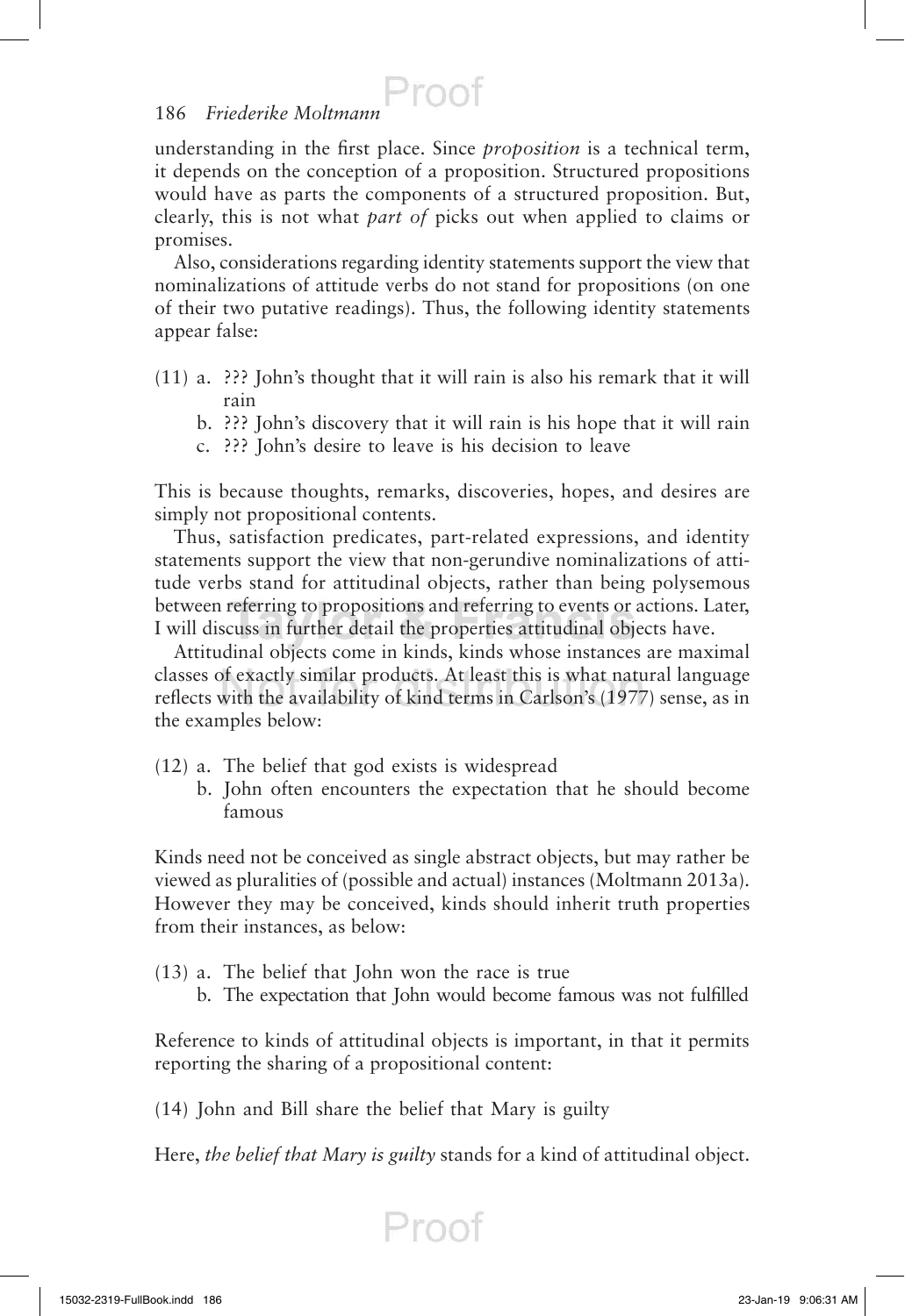#### *Attitudinal Objects* 187

Attitudinal objects and kinds of them have another important reflection in natural language besides the semantics of nominalizations of attitude verbs—namely, in the semantics of quantifiers and pronouns that can take the position of clausal complements, what I call 'special' or 'nominalizing' quantifiers and pronouns (Moltmann 2003a, b, 2013a, 2014, 2017a). In English, these are quantifiers like *something* or *several things* and the pronouns *what* and *that*, as below:

- (15) a. John claims/knows/fears something
	- b. John imagines/expects that
	- c. John claims what Mary claims

On the standard view, such quantifiers and pronouns are taken to stand for propositions. Only if they stand for propositions, according to a common assumption, can they validate inferences, as in (16a, b):

- (16) a. *John thinks that Mary is happy* John thinks something
	- b. Mary believes everything Bill believes *Bill believes that it is raining* Mary believes that it is raining

However, the actual semantic behavior of special quantifiers and pronouns shows that such quantifiers and pronouns cannot stand for propositions, but rather stand for attitudinal objects or kinds of them. Thus, restrictions of special quantifiers cannot generally be understood as predicates of propositions; rather, what they are predicated of is attitudinal objects or kinds of them, as illustrated in the examples below:

- (17) a. John said something nice (namely, that S)
	- b. John thought something daring (namely, that S)
	- c. John said something that made Mary very upset

It is not a proposition that is said to be nice in (17a), but rather something like John's remark or John's claim. It is not a proposition that is said to be daring in (17b), but a thought. Moreover, it is not a proposition that could have made Mary upset according to (17c), but rather it is a claim or remark that did so. In general, restrictions of special quantifiers are to be understood as predicates of (kinds of) attitudinal objects, not (abstract) propositions.

Reports of sharing of content among different attitudes with special quantifiers or pronouns make the same point. Unlike what the standard view would predict, such reports are not really available when the two propositional attitudes are significantly different, as below:

(18) a. ?? John screamed what Mary believes—namely, that Bill was elected president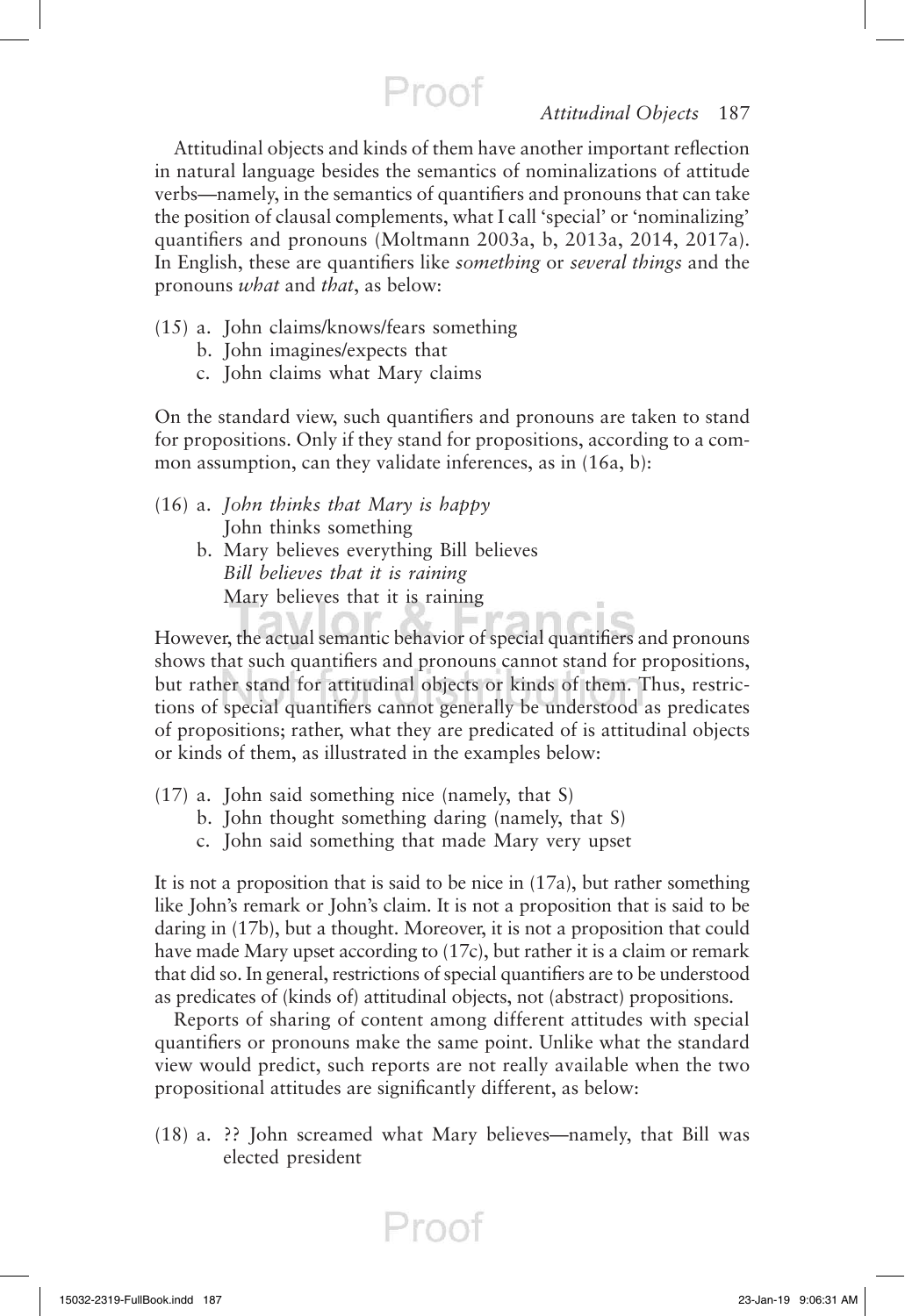# Proot

188 *Friederike Moltmann*

- b. ?? John expects what Mary believes—namely, that Sue will study harder
- c. ?? John said what Mary believes—namely, that it will rain

The unacceptability of (18a–c) makes clear that *what Mary believes* cannot just stand for a proposition. The unacceptability, or rather falsehood, of the examples below, with the corresponding nominalizations, indicates that *what Mary believes* stands in fact for a belief, an attitudinal object, rather than an abstract proposition:

- (19) a. ?? John's scream was Mary's belief
	- b. ?? John's expectation is Mary's belief
	- c. ?? John's claim was Mary's belief

In (19a–c), *what Mary believes* will in fact have to stand for a kind of attitudinal object, of the sort the belief that S, rather than a particular attitudinal object, of the sort Mary's belief that S.

Thus, special quantifiers range over attitudinal objects or kinds of them when they take the complement position of a clausal complement. They are nominalizing quantifiers, in the sense of quantifiers that range over the sorts of things the nominalization of the verb would stand for, rather than what could be the semantic values of a that-clause, and similarly for special pronouns. This means that the logical form of (17b), repeated as (20a), will be as below: distribution

(20) a. John thought something daring b. ∃e ∃e'(think(e, John) & daring(e') & e' = att-obj(e))

(20b) involves existential quantification associated with the Davidsonian event argument of *think* as well as existential quantification associated with the nominalizing quantifier *something*.

Reports of sharing of the content of attitudes of different agents as in (21a) involve existential quantification associated with the Davidsonian event argument positions of the two attitude verbs as well as existential quantification associated with the special pronoun *what*:

(21) a. John thought what Mary thought

J.L.

b. ∃e e'e"(think(e, John) & e' = att-obj-kind(e) & think(e", Mary) &  $e' =$ att-obj-kind $(e'')$ 

There is further support for the semantic involvement of attitudinal objects in attitude reports, and that comes from the availability of *complex attitudinal predicates* instead of simple attitude verbs. Complex attitudinal predicates involve a light verb and a noun or noun phrase standing for an attitudinal object—for example, have *a belief, make a*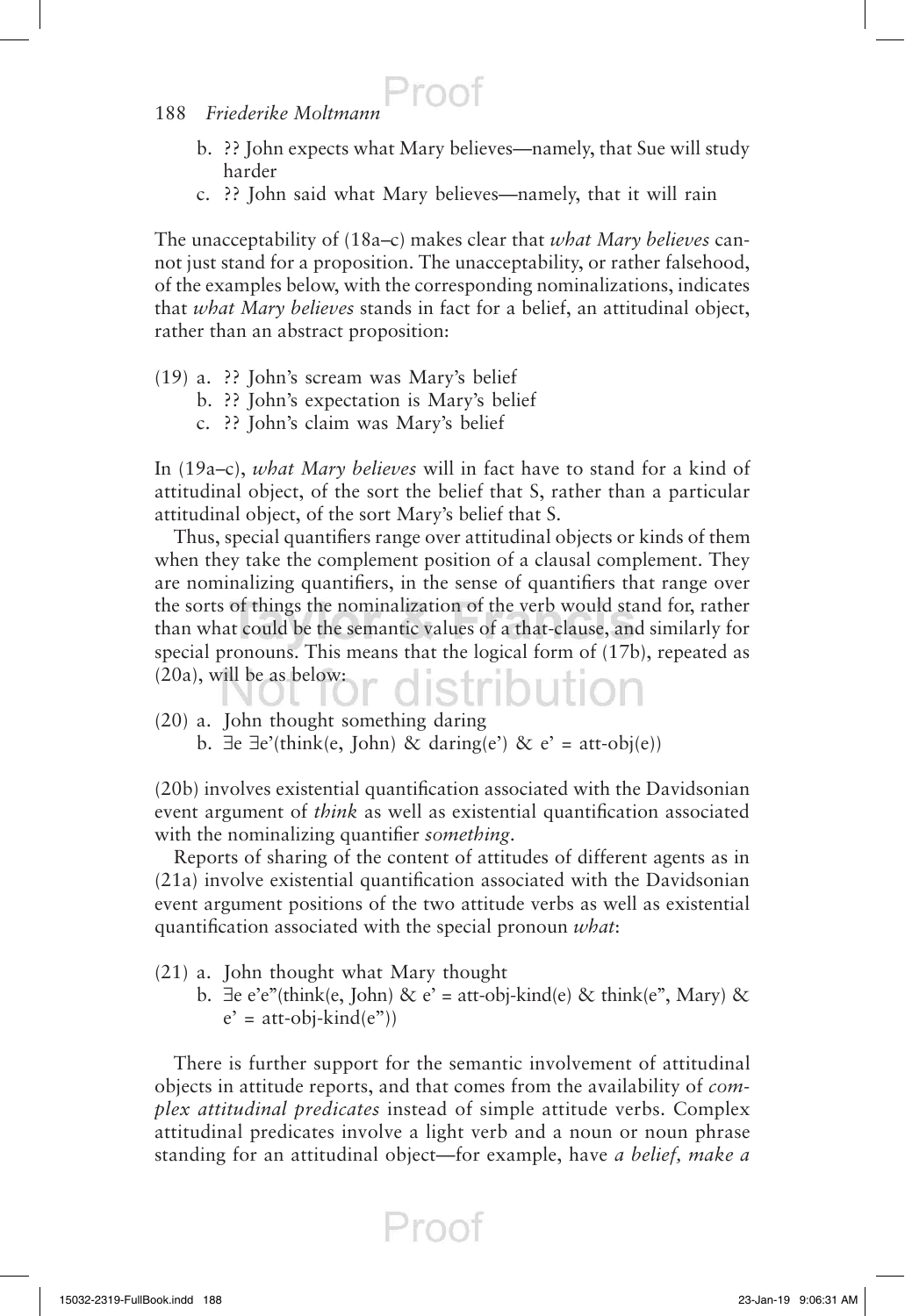#### *Attitudinal Objects* 189

*judgment*, or *give advice*. Sometimes simple attitude verbs alternate with complex predicates (*think—have the thought that S, believe—have the belief, claim—make a claim*); sometimes the complex form is the only option (*have the impression*, German *Angst haben* 'have fear'). The compositional semantics of the complex predicate as in (22a) obviously involves attitudinal objects, as, roughly, in (22b), and thus comes close to the semantics of simple attitude verbs that was given earlier, as in (23b) for (23a):

- (22) a. John has the thought that S b.  $∃!d(have(John, d) & thought(d) & that S(d))$
- (23) a. John thought that S b. ∃e(think(e, John) & [*that* S](att-obj(e)))

Attitudinal objects thus are explicitly involved in the semantics of both complex attitudinal predicates and special quantifiers.

The semantics of special quantifiers raises the question of what enables them to quantify over attitudinal objects or kinds of them. There are two options to consider. One of them is that the morpheme *-thing* in (20a) incorporates into the verb *think*, leading to V-*thing* expressing a relation between agents and attitudinal objects (Moltmann 2003a, b, 2013a). Another option to consider is that the verb *think* in (20a) is somehow interpreted on the basis of the complex predicate *have the thought*. Special quantifiers and pronouns would then match the contribution of the nominal part *the thought*, rather than the complement clause. Both options are associated with a range of linguistic issues and challenges that will have to be discussed in greater detail elsewhere.

### **3. How Can Clauses Act as Predicates of Attitudinal Objects?**

So far, one important question has been left open; namely, what properties should that-clauses express so that they can act as predicates of attitudinal objects? As was mentioned, when predicated of an attitudinal object, a that-clause will specify the satisfaction conditions of the attitudinal object; it will thus express a property of attitudinal objects.

For formulating the meaning of a that-clause for that purpose, possibleworlds semantics would not be a viable approach. Possible-worlds semantics is not able to provide a single property applicable to both attitudinal objects that come with the modal force of necessity and attitudinal objects that come with the modal force of possibility, say a demand and a permission (Moltmann 2018b). The most plausible property of attitudinal objects that a that-clause *that* S should express given possible worlds semantics is  $\lambda d[\forall w (w \in f(d) \rightarrow S \text{ is true in } w)]$ , for  $f(d)$  being the set of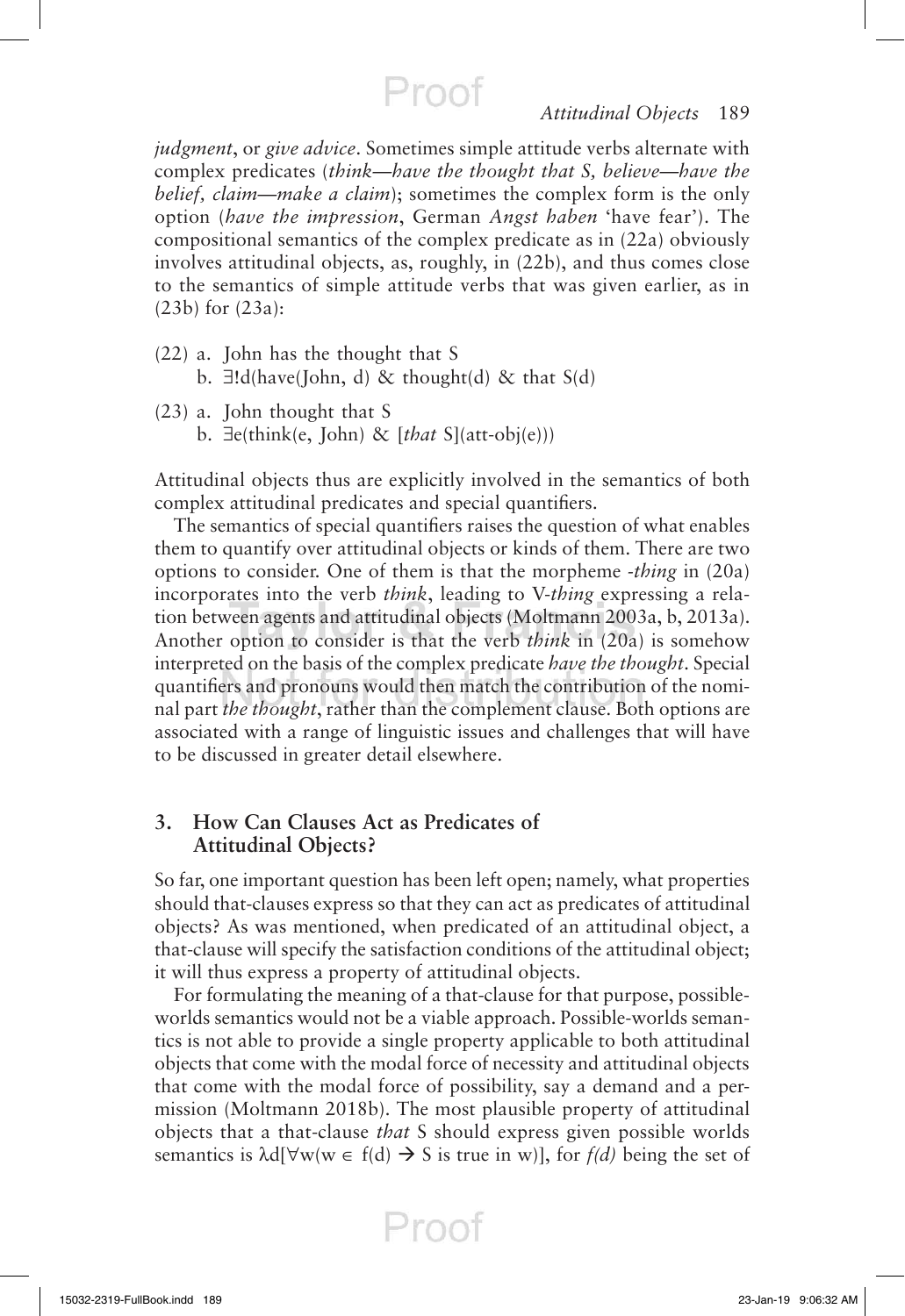### 190 *Friederike Moltmann*

worlds compatible with *d*. But this property would be suited only for attitudinal objects with the force of necessity, not possibility. (*John gave permission for Mary* to leave does not require that all worlds compatible with the permission are worlds in which Mary leaves; just some worlds need to be that way.)

By contrast, truthmaker theory, along the lines of Fine's (2017) recent truthmaker semantics, allows formulating a single property applicable to attitudinal objects of both sorts (Moltmann 2018a, b). Truthmaker theory in its application to attitudinal objects is based not on entire worlds, but on situations or actions standing in the relation  $\|$  of exact truthmaking or exact satisfaction to a sentence or attitudinal object. More precisely, an attitudinal object *d* will be associated with exact truthmakers or satisfiers (entities *s* that stand in the relation  $\|$  to *d*) as well as exact falsemakers or violatos (entities that stand in the relation  $\parallel$  to *d*). Unlike possible-worlds semantics, truthmaker theory allows for a straightforward notion of partial content, and the idea then is that thatclauses specify a partial content of the attitudinal object to which they apply. Formally, this is given below:

- (24) *Sentence Meanings as Properties of Attitudinal Objects*
	- $[S] = \lambda d[\forall s(s \parallel d \rightarrow \exists s'(s' \parallel S \& s < s')] \& \forall s'(s' \parallel S \rightarrow \exists s(s \parallel d \& s')$ s < s')) &  $\forall s(s)$  | S  $\rightarrow$  s | d, in case neg(d)  $\neq \emptyset$ ]

That is, a sentence *S* expresses the property of attitudinal objects *d* such that every satisfier of *d* is part of an exact satisfier of S, and every satisfier of *S* contains a satisfier of *d* as part, and moreover all violators of *S* are also violators of *d*, if *d* has violators. Crucially, attitudinal objects of possibility (permissions, offers, invitations) have only satisfiers, but no violators, which is what accounts for the difference between attitudinal objects of the two different forces.

#### **4. The Roles and Properties of Attitudinal Objects**

Attitudinal objects are not only well reflected in the semantics of attitude reports and nominalizations of attitude verbs but, arguably, also play a central role in our mental life as well as in communication. In their status as concrete content bearers, they naturally serve as objects of various forms of content-based causation. This is well reflected in the way we use causal predicates with attitudinal objects as opposed to with the corresponding actions (Moltmann 2013a 2014, 2017a). If Mary's claim caused a commotion, this implies that the content (conveyed by Mary) was causally responsible; by contrast, if Mary's speech act caused a commotion, this implication does not hold. If an answer caused surprise, this implies that the content was the subject of surprise; but not so if an act of answering caused surprise. Also,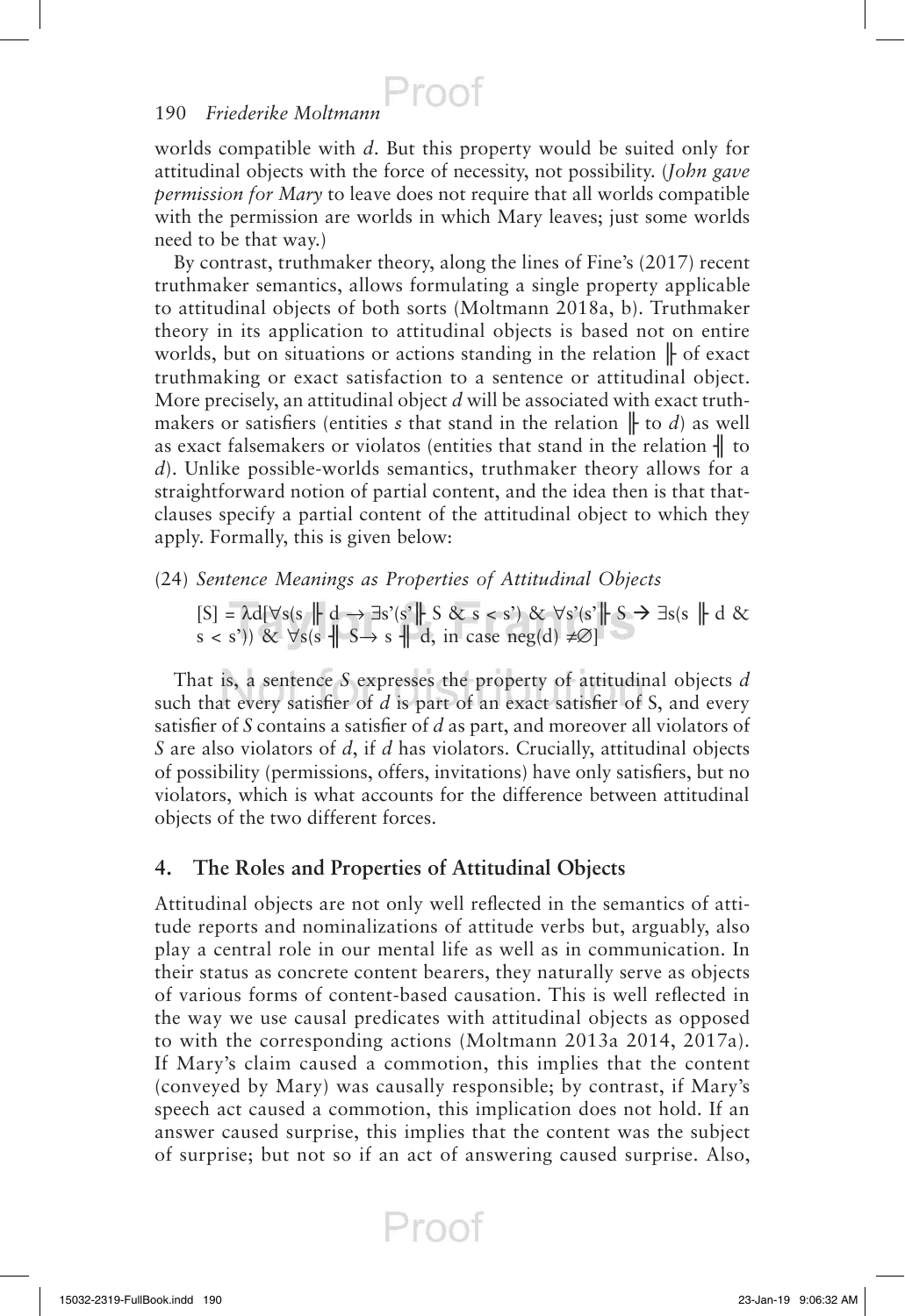#### *Attitudinal Objects* 191

mental attitudinal objects engage in content-based causation. A decision may cause an action on the part of the agent, and that can only be in virtue of its content. This is not so for a mental act of deciding (whose exhausting nature may be the trigger of an act of taking a break from further decision-making). Propositions as abstract objects cannot play causal roles and thus leave content-based causation a puzzling phenomenon. Mental attitudinal objects also act as the targets of content-related memory. We remember thoughts, beliefs, decisions, and intentions, rather than propositions. We may remember acts of thinking or acts of deliberating without recalling their content, and thus this would not be content-related remembering.

In addition to the roles of attitudinal objects for content-based causation and remembering, attitudinal objects have properties relating only to their contents. There are three important types of content-related properties of attitudinal objects:

(a) Attitudinal objects have truth conditions or, more generally, satisfaction conditions. John's claim and John's judgment may be true or false, as may be John's belief. By contrast, this does not intuitively hold for acts: a speech act or an (act of) claiming cannot intuitively be true or false, and neither can an act of judging. It also fails to hold for mental states described as such: a belief state is not something one would naturally say is true or false, but a belief is. l di  $\Delta t$ 

Other attitudinal objects do not have truth conditions, but rather satisfaction conditions. Thus, a request can be fulfilled or ignored, a decision implemented, a command executed. Even more so than truth predicates, entities described as acts or states resist predicates of satisfaction. An act of requesting (or a speech act) cannot be fulfilled, an act of deciding (or a mental act) cannot be implemented, and an act of command cannot be executed. Even more striking are contrasts with agent-related predicates. Advice can be followed, but an act of advising cannot be followed in that same sense. A recommendation can be taken up or ignored, but an act of recommending cannot, at least not in the same sense. Again, mental states described as such are not bearers of satisfaction conditions. A state of desiring or hoping cannot be fulfilled, but a desire or a hope can.

Attitudinal objects generally come with inherent truth or satisfaction conditions of some sort or other, but acts and entities described as states do not.

(b) Attitudinal objects that are of the same sort (involving the same kind of physical realization and force) enter similarity relations strictly on the basis of being the same in content. The relation of exact or close similarity in natural language is conveyed by *is the same as*. Thus, (25a) says that John's and Mary's beliefs are the same in content:

Proot

(25) John's belief is the same as Mary's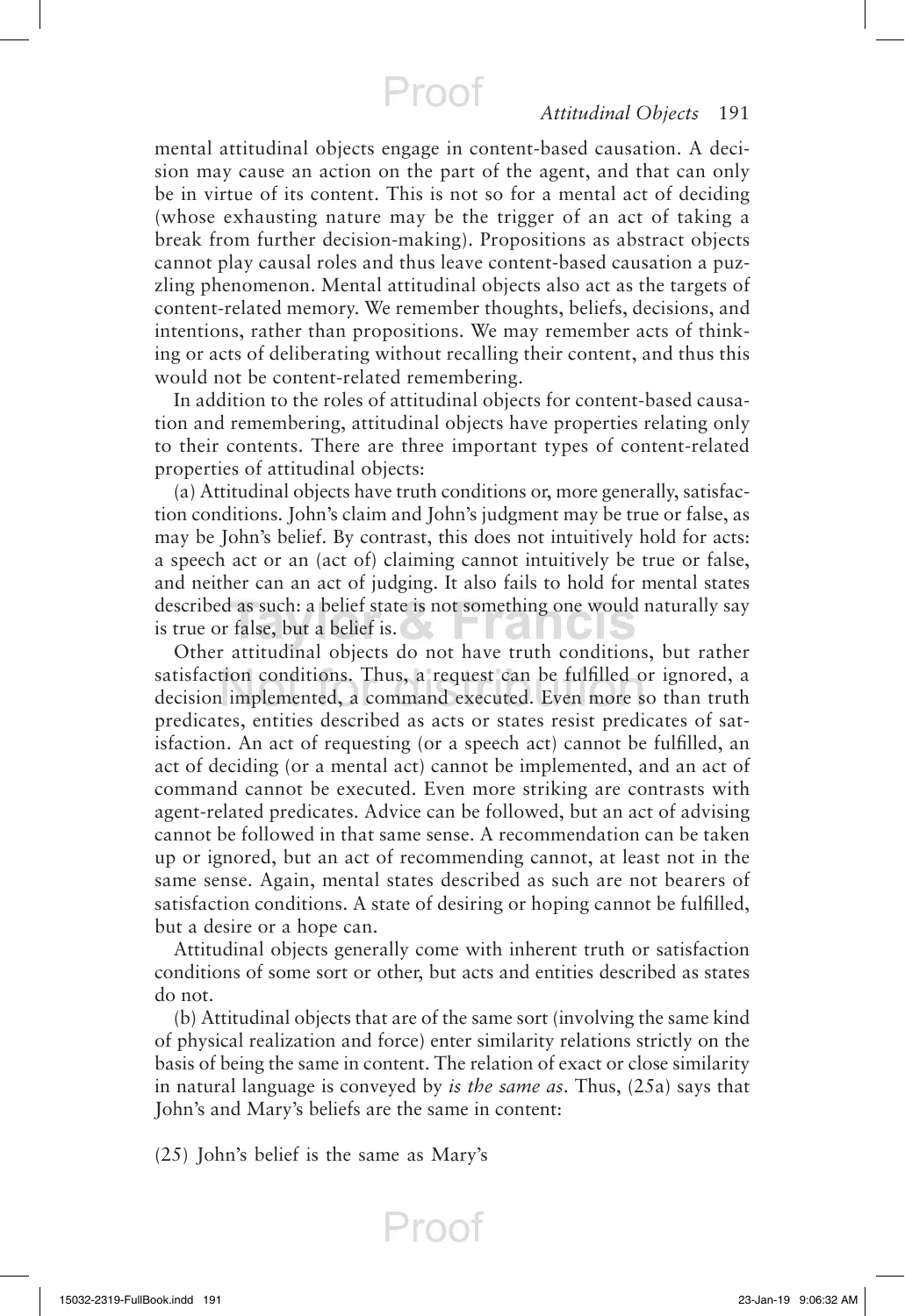### 192 *Friederike Moltmann*

The sentences below, by contrast, sound false, and that is because a thought and a remark do not involve the same physical realization, and a hope and a claim do not have the same force:

- (26) a. ?? John's thought is the same as his remark
	- b. ??? John's hope is the same as Mary's claim

*Is the same as* does not apply in that way to actions or states. For two actions or states to be the same, they need to share features of their performance or constitution (if it makes even sense to apply *is the same as* to them); sameness of content will not be enough, as the contrast between (27a) and (27b) makes clear:

- (27) a. John's thought is the same as Mary's
	- b. John's thinking is the same as Mary's

Thus, for exact similarity to obtain, two attitudinal objects need to be of the same type and share their content.

(c) Attitudinal objects have a part structure based strictly on partial content, not the temporal part structure of events or states. This is most obvious from the way *part of* is understood when applying to an attitudinal object. 'Part of John's decision' cannot be 'part of the action of deciding'. 'Part of John's claim' cannot be 'part of the speech act of claiming'. 'Part of John's answer' cannot be 'part of John's act of answering'. Similarly, 'part of John's belief' and 'part of John's hope' can be only partial contents.

It is remarkable that even physically realized attitudinal objects fail to have a physical part structure. They differ in that respect from physically realized artefacts like books. The book as a materially realized artefact has two part structures at once. The parts of a book as an information object are partial contents, the parts of the physical copy material parts. 'Recalling a part of the book' can mean recalling either a part of the information object or a part of the physical object; recalling part of the claim can mean recalling only a partial content.

To sum up, attitudinal objects are characterized by three types of properties: properties of content-based causation, remembering, and evaluation and pure properties of content. The next question then is, how should one make sense of attitudinal objects ontologically? One approach is to assimilate them to an already familiar ontological category, such as that of an abstract artefact. Twardowski's distinction between actions and product can be considered an attempt in that direction.

### **5. The Action-Product Distinction**

Twardowski (1912) was an early analytic philosopher who, in opposition to Frege, argued for a mind-dependent notion of a truth-bearer, one that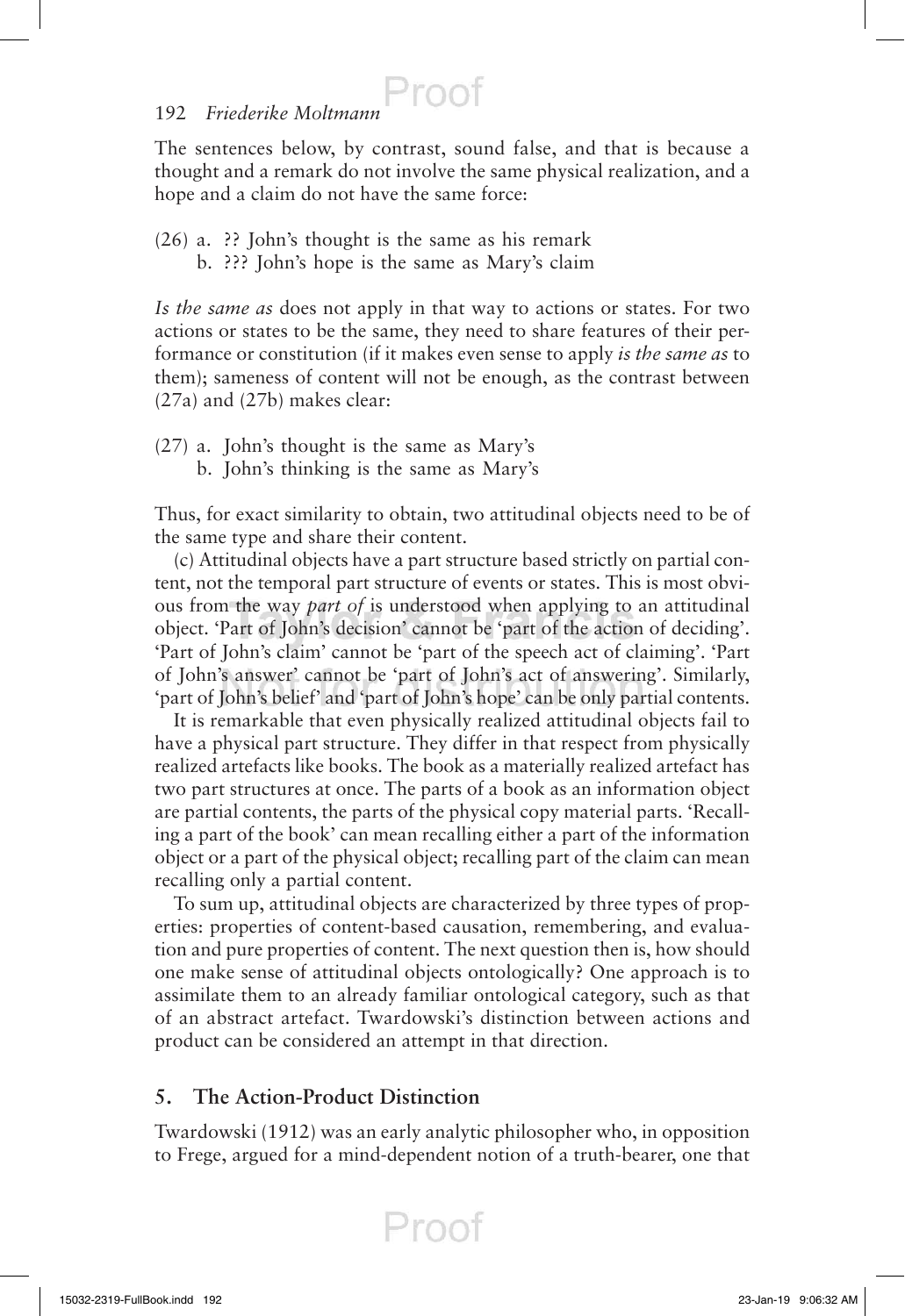#### *Attitudinal Objects* 193

would not be subject to the objections to psychologism that were around at the time. Twardowski basically argued for the notion of an attitudinal object, but in the context of a distinction he drew between actions and products.

Twardowski's action-product distinction follows closely the linguistic distinction between two sorts of nominalizations in natural language. While Twardowski focussed on Polish, German, and French, the same kind of distinction is present in English. In English, terms for actions are generally gerunds, whereas terms for products are other, simple or derived, nominalizations. Thus, pairs of terms for actions and products are *thinking–thought, judging–judgment, believing–belief, claiming– claim, deciding–decision, demanding–demand, screaming–scream*. For Twardowski, the action-product distinction includes mental actions and their products as well as illocutionary actions and their products.4

Twardowski took products of actions like thinking, claiming, judging, deciding, and demanding to be on a par with material products like a piece of writing as a product of an act of writing or a drawing as a product of an act of drawing. The latter differ from the former only in having a material realization, which enables them to endure beyond the act that produced them, whereas the former, for Twardowski, last only as long as the action producing them. Products are as agent-dependent as actions, but, crucially, they enter similarity relations on the basis of shared content only. Importantly, distinct products, dependent on different agents or pertaining to different times, can share their content, in which case they are similar. <u>uiðli iðutil</u>

Twardowski distinguished actions and their products in terms of the predicates that can be true of them, without, though, being very systematic about the range of types of predicates. Most importantly, predicates of truth and satisfaction can be true or false of products, but not of actions, and thus products but not actions are bearers of truth or satisfaction conditions. Products last only as long as the actions that produce them. However, products allow for similar products to be produced at a later point in time, which allows for the emergence of an enduring content. For two agents to share the same propositional content, they must be engaging in actions that produce similar products. Thus, products, on Twardowski's view, are particulars that are concrete and depend on a specific agent, yet have important content-related properties—in particular truth or satisfaction conditions—and the ability to stand in similarity relations based on shared content.

Twardowski was not explicit about how products are to be viewed ontologically. However, a very plausible interpretation of the action-product distinction is that products are the non-enduring artefacts produced by the actions, that is, 'abstract' artefacts in Thomasson's (1999) sense. Artefacts, in general, are considered mind-dependent objects that may lack a physical or material realization (e.g. poems or musical compositions that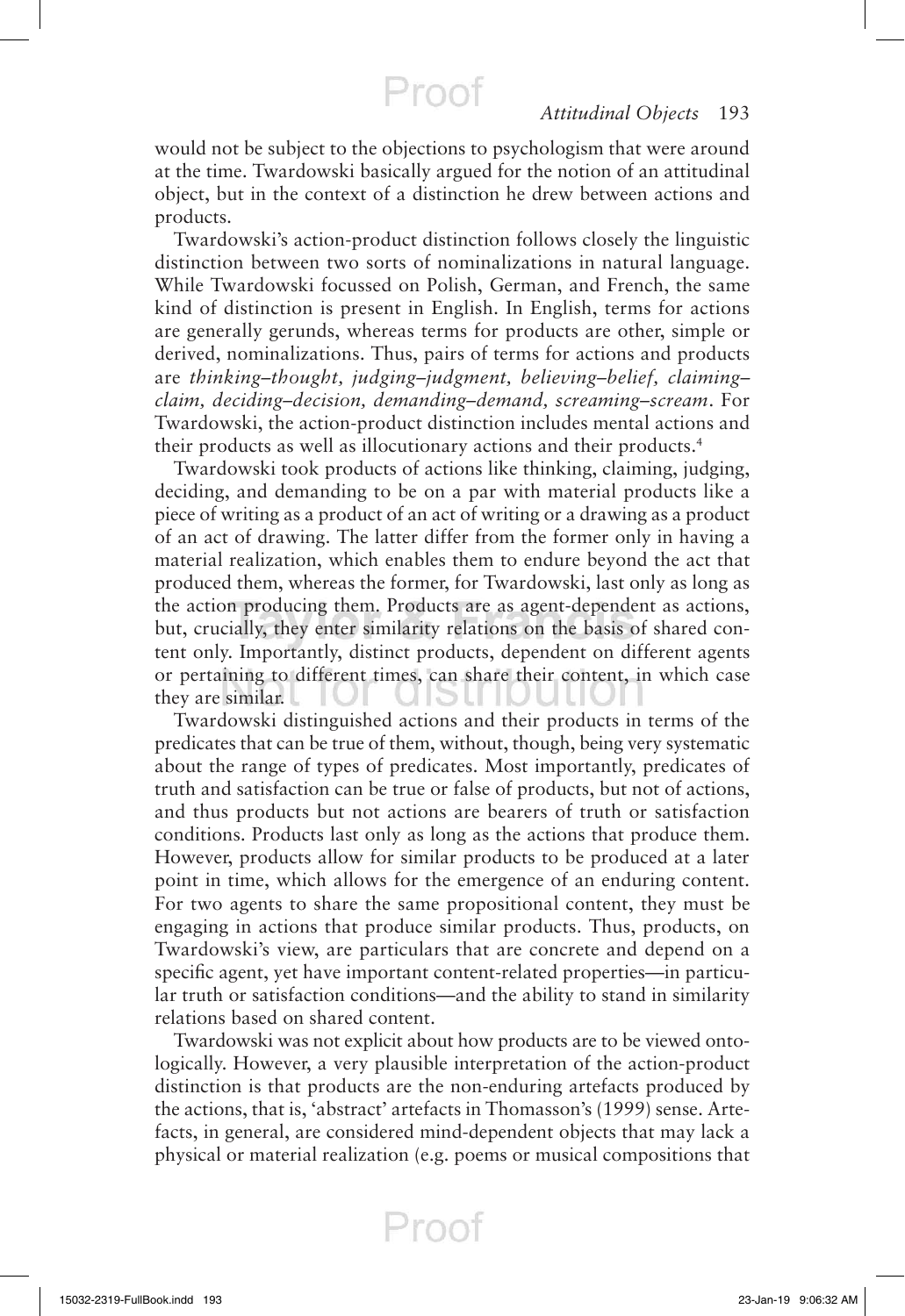### 194 *Friederike Moltmann*

have not been written down) and thus may fail to endure. Artefacts may have physical properties as well as content-related properties. Books, for example, are artefacts that come with two distinct facets, as physical objects and as information objects. Artefacts thus appear to share characteristic properties with attitudinal objects.

However, there are types of attitudinal objects that do not fare well with the action–produced artefact distinction. First of all, attitudinal objects such as beliefs, hopes, intentions, and desires cannot generally be viewed as products of actions. Attitudinal objects such as beliefs may be produced by an action, but need not be. Intentions are states that are presupposed by the intentional action set out to realize them and could not be produced by an intentional action themselves on pain of regress (Searle 1983).

While attitudinal objects such as beliefs, desires, hopes, and intentions are generally considered mental states, the notion of a state is not actually suited for them, as will be discussed in the next section. Let me therefore call such attitudinal objects rather *state-related attitudinal objects*.

Another difficulty for Twardowski's notion of a product is the existence of a category of objects closely related to attitudinal objects—namely, *modal objects*. Modal objects are, for example, needs, obligations, permissions, invitations, offers, and abilities. Modal objects may exhibit features of concreteness, in particular having a limited lifespan and perhaps being causally efficacious.5 Most importantly, modal objects exhibit the same content-related properties as attitudinal objects (having satisfaction conditions, standing in similarity relations based on shared content only, having a part structure strictly based on partial content) (Moltmann 2017a, 2018a). While 'heavy' (or explicit) obligations and permissions, to use the von Wright (1963) term, are generally products of acts (of demanding or permitting), this is not the case for 'light' (or implicit) permissions and obligations, various sorts of needs, and abilities (Moltmann 2017c, 2018a).

State-related attitudinal objects as well as modal objects exhibit the very same characteristic features as attitudinal objects that can be considered products of acts. Since they cannot generally be regarded products of acts, those characteristic features, and the notion of an attitudinal object as such, cannot be traced to the nature of a product as an artefact. The notion of an artefact thus is not illuminating as regards the nature of attitudinal objects.

In addition to state-related attitudinal objects, there are also act-related attitudinal objects that do not fare well with the action-product distinction understood as the distinction between an action and the produced artefact. These are attitudinal objects that are not entities agents generally intend to produce with the action in question. Attitudinal objects associated with eventive epistemic verbs, for example, can hardly be considered artefacts produced by a mental action. A recognition that S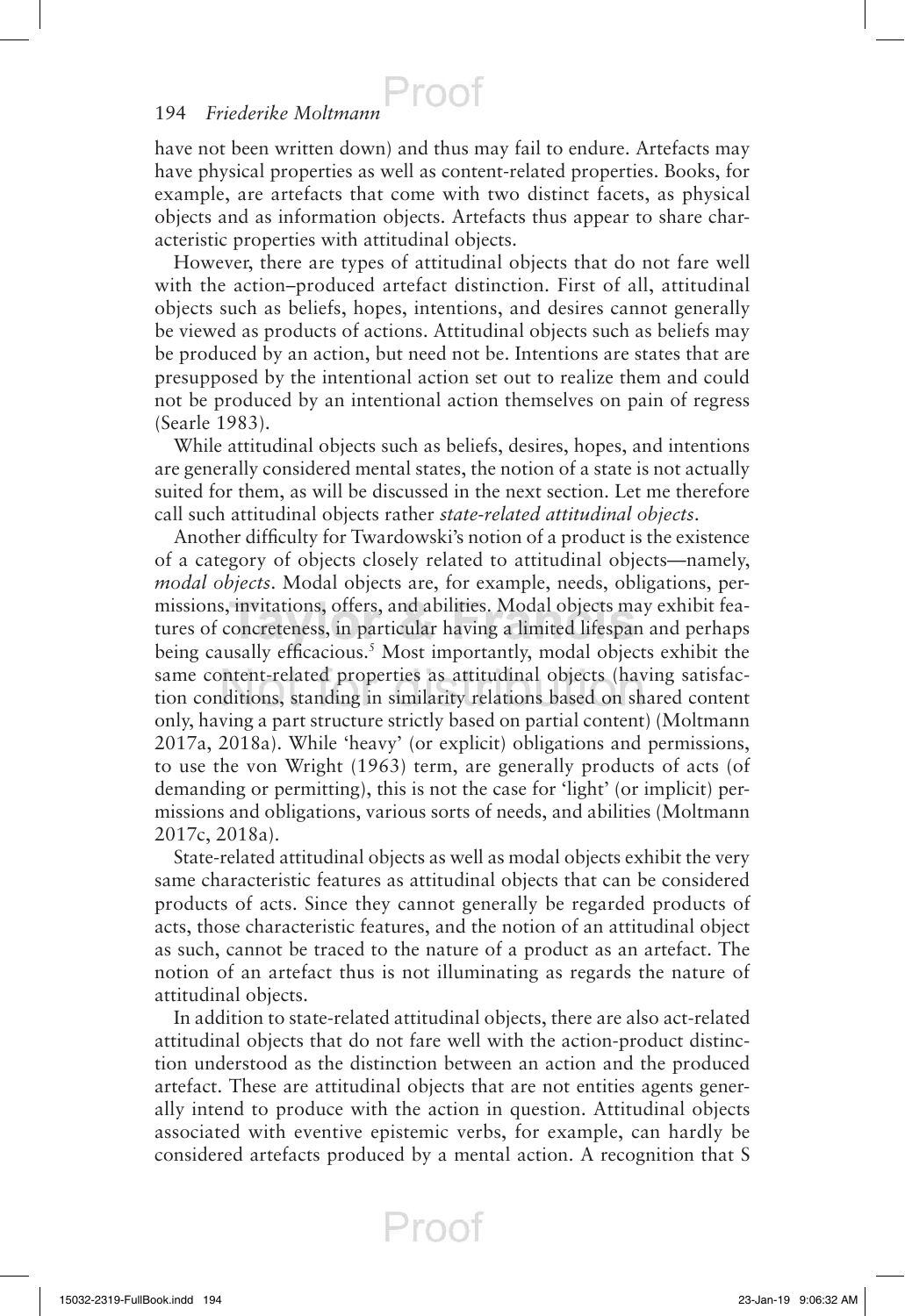#### *Attitudinal Objects* 195

and a realization that S are not the intended products of epistemic acts; rather, they are occurrences that, if anything, may have answered a state or act of inquiry. A particular conclusion is not the intended product of an act of reasoning; the act of reasoning may have as its intended product only some conclusion or other, but not a specific one. Moreover, any act describable as an act of concluding that S is individuated by the conclusion reached, not by the mental activity pursued as such. That is, such an act depends for its identity on the conclusion reached, rather than the conclusion depending for its identity on an intentional action being performed.

In the area of speech acts, the same is the case for perlocutionary acts, such as an act of persuading or an act of achieving an emotional effect on an audience by performing an illocutionary act. An act of persuading is individuated by the effect it happens to have, the persuasion, not by realizing a type of action. Thus, the act of persuading someone that S depends for its identity on the attitudinal object that is the persuasion that S, rather than the attitudinal object depending on the act.

Even an act of judging is of that sort. A judgment that S is not the realization of an intentional action but what an agent arrives at when evaluating a thought (or propositional content). For actions of recognizing, realizing, concluding, persuading, and judging, it is the attitudinal object that individuates the action that culminates in its, rather than the attitudinal object's, being individuated as the intended product of the action.

### **6. The Distinction Between Attitudinal Objects and States**

While beliefs, intentions, hopes, and desires are not (or not generally) the products of actions, the notion of a state, as standardly understood, is not suitable for them either. This became already clear in the discussion of the characteristic properties of attitudinal objects. States, at least as entities we refer to as states, do not have the properties that attitudinal objects such as beliefs, intentions, hopes, and desires have. A mental state (of believing) is not intuitively something that could be true or false, but a belief certainly is. A state (of intending) cannot be realized, but an intention can. A state of hoping or desiring cannot be fulfilled, but a hope or desire can. The parts of a mental state are not intuitively partial contents, but the parts of beliefs, intentions, hopes, and desires clearly are. A part of a mental state is a temporal part, or perhaps better, a condition partly constitutive of the state (a condition that, together with others, obtains while the state endures). Also, similarity relations do not apply to states in the way they apply to attitudinal objects. Two mental states (of the same type) are not just the same if they are the same in content. Rather, our intuitions about John and Mary's mental states being the same are that their constitutive features or conditions (including strength of the attitude) need to be the same.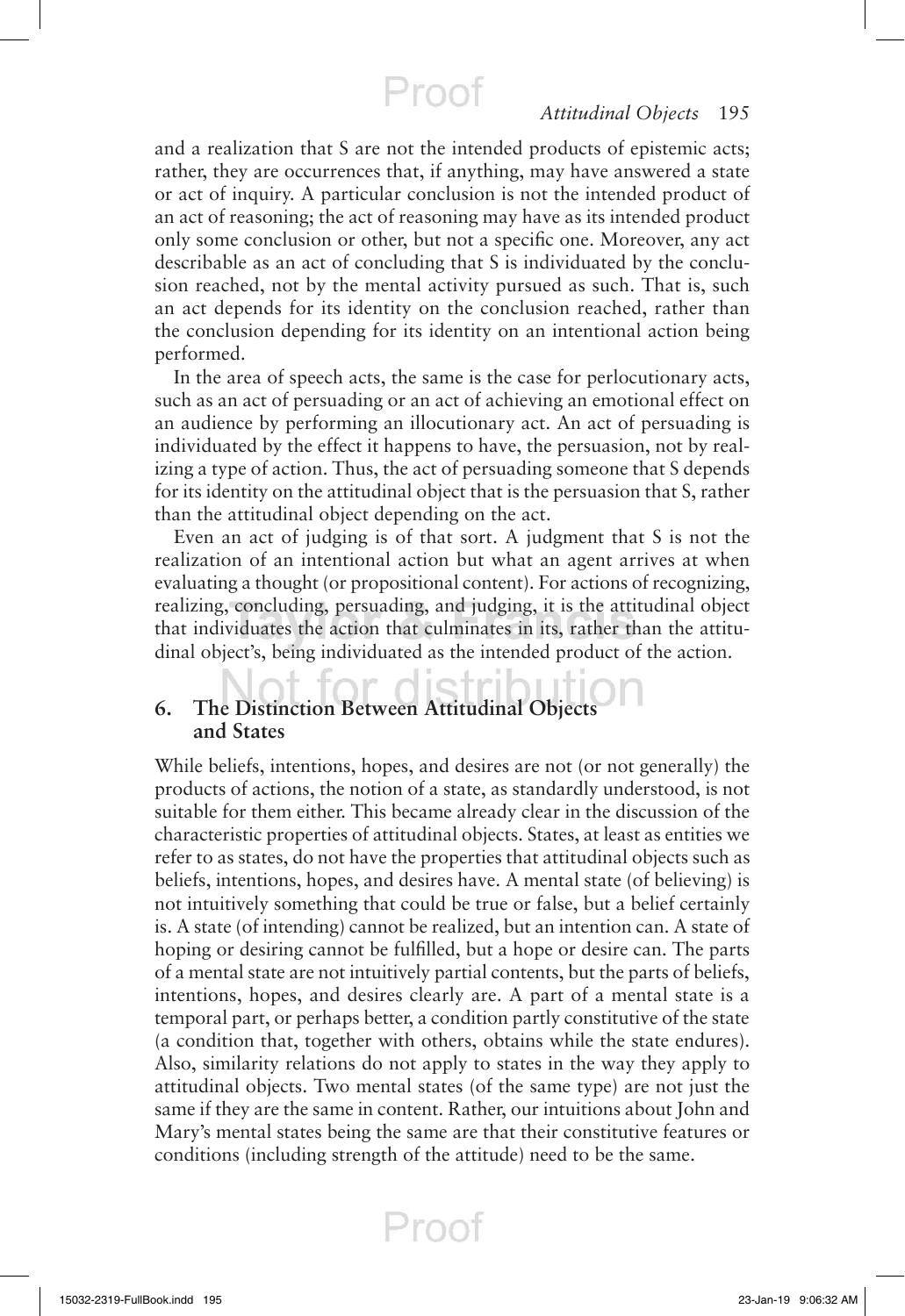### 196 *Friederike Moltmann*

A state is constituted by a condition enduring in time, which appears to be why states have such fundamentally different sorts of properties from attitudinal objects like beliefs, desires, and fears. That holds even though generally, for a state-related attitudinal object, there appears to be a corresponding state that obtains under the same circumstances (John's belief that S and the state of John's believing that S appear to exist under the same circumstances, and so for John's desire that S and John's desiring that S and for John's fear that S and John's fearing that S).6

There is one further intuitive difference between actions and states on the one hand and attitudinal objects on the other. Events (actions) and states are often identified with space-time regions or property instantiations in space-time regions, which means that events and states have their time of occurrence essentially. By contrast, the time of occurrences seems not to be essential for attitudinal objects. A thought or a scream could easily have occurred earlier than it did, and a promise could have been made later than it was.7

### **7. State-Related Attitudinal Objects and Abstract States as Davidsonian Arguments**

If state-related attitudinal objects are, in fact, distinct from the correlated states, this raises a question for the semantics of attitude reports; namely, what should the Davidsonian event argument of stative attitude verbs be, a state-related attitudinal object or the correlated state? This will have to depend on how adverbials behave since adverbials are considered predicates of the Davidsonian argument. Are adverbials of state-related attitude verbs to be understood as predicates of state-related attitudinal objects or of the correlated states? The data indicate that they are better taken to be predicates of the correlated states.

First, at least certain temporal adverbials, such as *for two weeks*, in attitude reports as below need to be understood as predicates of states rather than attitudinal objects:

(28) For two weeks, John believed that he would make the deadline

The standard view about the semantics of *for two weeks* predicts such adverbials to apply to states but not attitudinal objects. *For*-adverbials are generally taken to require a homogeneous event predicate (or a predicate satisfying a closely related condition, cf. Krifka 1989; Moltmann 1991). A (one-place) event predicate *P* is homogeneous just in case the sum of any two events falling under *P* again falls under P and any temporal part of an event falling under *P* also falls under *P*. Homogeneity requires that the Davidsonian arguments of the predicate have temporal parts, but attitudinal objects have only content-related parts. Homogeneity also requires Davidsonian arguments to form fusions in time, but attitudinal objects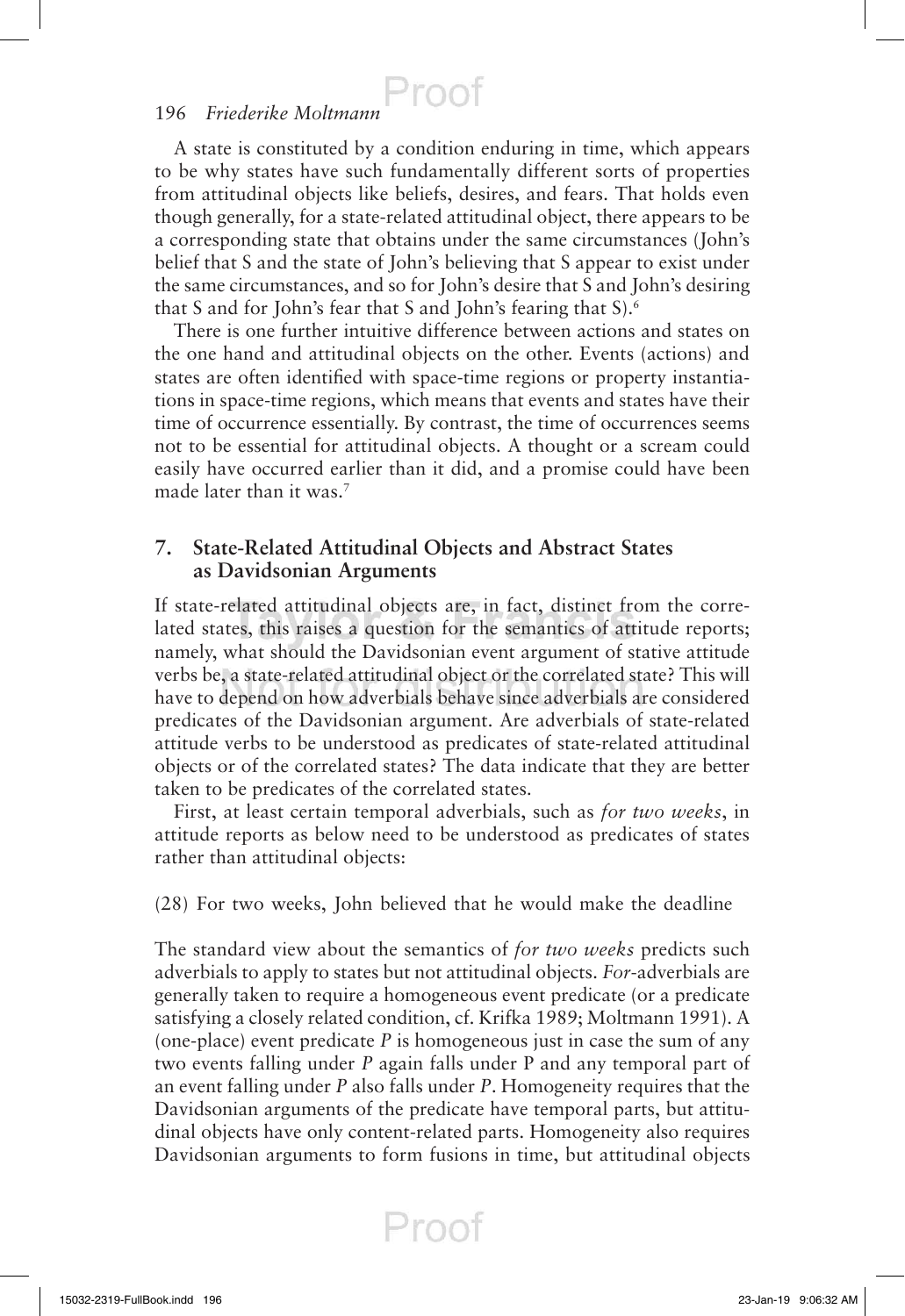#### *Attitudinal Objects* 197

form fusions that are based on a merging of content, not fusions of two temporal entities (Moltmann 2018a). Thus, *for two weeks* in (28), given the standard view, requires the Davidsonian event argument of *believe* to be a state, rather than a belief. The restriction of *for*-adverbials to states is also reflected in their applicability to nominalizations (*her week-long mental state* is better than *her week-long belief*).

Another piece of evidence that attitudinal objects are not Davidsonian event predicates comes from truth predicates across languages. Across languages, it appears, the adverbial versions of truth predicates do not generally attribute truth to the Davidsonian argument. Whereas in English *truly* (and *correctly*) does, in fact, convey the truth of the described attitudinal object, in other languages—for example, German, French, and Italian—the adverbial version of *true* in general does not convey the truth of the relevant attitudinal object, but rather the reality of the propositional attitude obtaining (Moltmann 2017a). Thus, the German, French, and Italian examples in (29a, b, c) are translations of (30a), not of (30b):

- (29) a. Hans glaubt wahrlich, dass S
	- b. Jean crois vraiment que S
	- c. Gianni crede veramente que S
- (30) a. John really believes that S b. John truly believes that S

The data indicate that the English adverbial *truly* does not share its meaning with 'true', but has a more derivative meaning, stating the truth of the attitudinal object associated with the Davidsonian argument, rather than of the Davidsonian argument itself.

Given such linguistic indications, it appears then that the Davidsonian argument of stative attitude verbs is, in fact, a state distinct from the attitudinal object. In the case of *John believes that* S, this would be the state of John's having the belief that S, the state constituted by the bearerhood relation between John and the belief that S. This would mean that *believe that* S and *have the belief that* S have the same meaning, and also that the Davidsonian argument of *have* itself is a state, the state of standing in the relation of possession or bearerhood to the object argument.<sup>8</sup> The entity that is John's believing that S will then correctly come out as distinct from John's belief that S. John's believing that S would be John's having the belief that S, rather than John's belief that S.<sup>9</sup>

### **8. Conclusion and Outlook: The Ontology of Attitudinal Objects**

Even though attitudinal objects are not generally recognized as an ontological category in contemporary philosophy, they are extremely well reflected in natural language as well as in our general intuitions about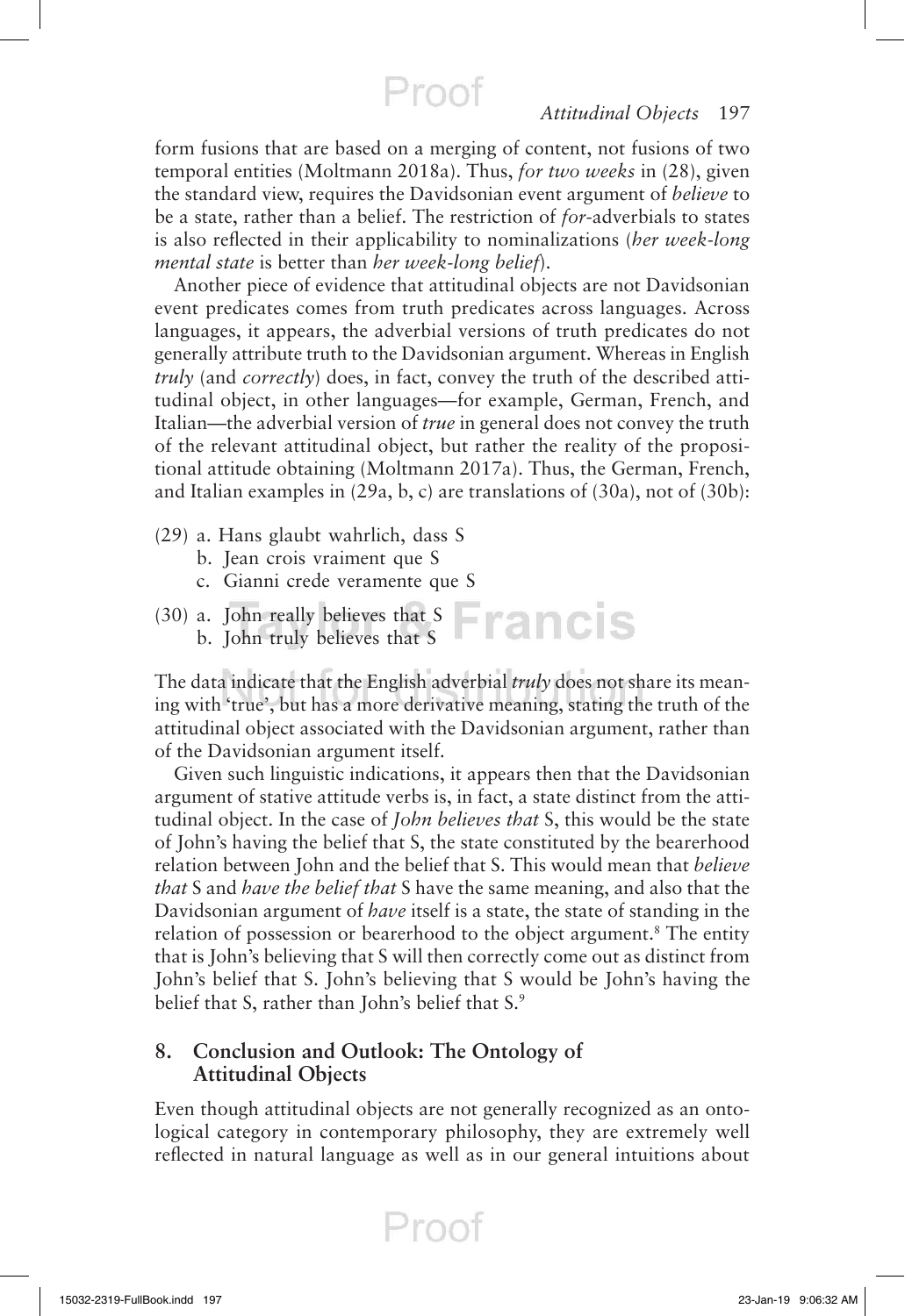### 198 *Friederike Moltmann*

mental attitudes and speech acts. They are thus part of the ontology we implicitly accept, the ontology that is the subject matter of descriptive metaphysics in Strawson's (1959) sense or natural language ontology (Moltmann 2017d).

Attitudinal objects are characterized by a range of types of properties that jointly distinguish them from other ontological categories, such as actions, events, and states. Most importantly, attitudinal objects play the roles of bearers of truth conditions (or satisfaction conditions) and of inferential relations. By entering similarity relations strictly on the basis of a shared content and forming corresponding kinds, they allow for an account of the sharing of content. Attitudinal objects also play important roles in the ontology of the mind as the objects involved in content-based causation and remembering.

Attitudinal objects are most obviously the semantic values of (nongerundive) nominalizations of attitude verbs, but they also serve as semantic values of special quantifiers and pronouns and arguably play a central role in the semantics of attitude reports not involving explicit reference to them.

Nothing has been said in this paper about the structure or composition of attitudinal objects and, in fact, whether attitudinal objects even have a structure. The overall view of attitudinal objects this paper has presented certainly allows an attitudinal object to have satisfaction conditions without being associated with a structure. There is no reason to assume that state-related attitudinal objects come with a structure. Even more obviously, state-related modal objects do not come with a structure—objects that include light obligations and permissions, needs, and abilities. The part structure of attitudinal and modal objects is, in fact, based on partial content only, rather than, say, the structure of acts that may be involved in their creation or a temporal part structure.<sup>10</sup> In that respect, attitudinal and modal objects differ from artefacts such as books, which have a physical part structure as well as a content-related part structure.

The fact that a strictly content-related and thus abstract part structure is compatible with attitudinal objects having properties of concreteness is itself in need of explanation. Attitudinal objects may be objects of perception and enter causal relations, and they generally have a limited temporal lifespan. But their part structure is not related to those aspects of concreteness. The fact that the part structure of attitudinal objects is entirely independent of their features of concreteness does not cohere with standard assumptions about objects and their parts. A temporally extended concrete object should be able to have parts that are concrete as well, but that is not the case with attitudinal objects.

This puzzle may be related to the status of attitudinal objects as ontologically dependent objects, dependent on the mind of an agent. It appears that ontologically dependent concrete objects may, in general, display gaps in property spaces that other concrete objects do not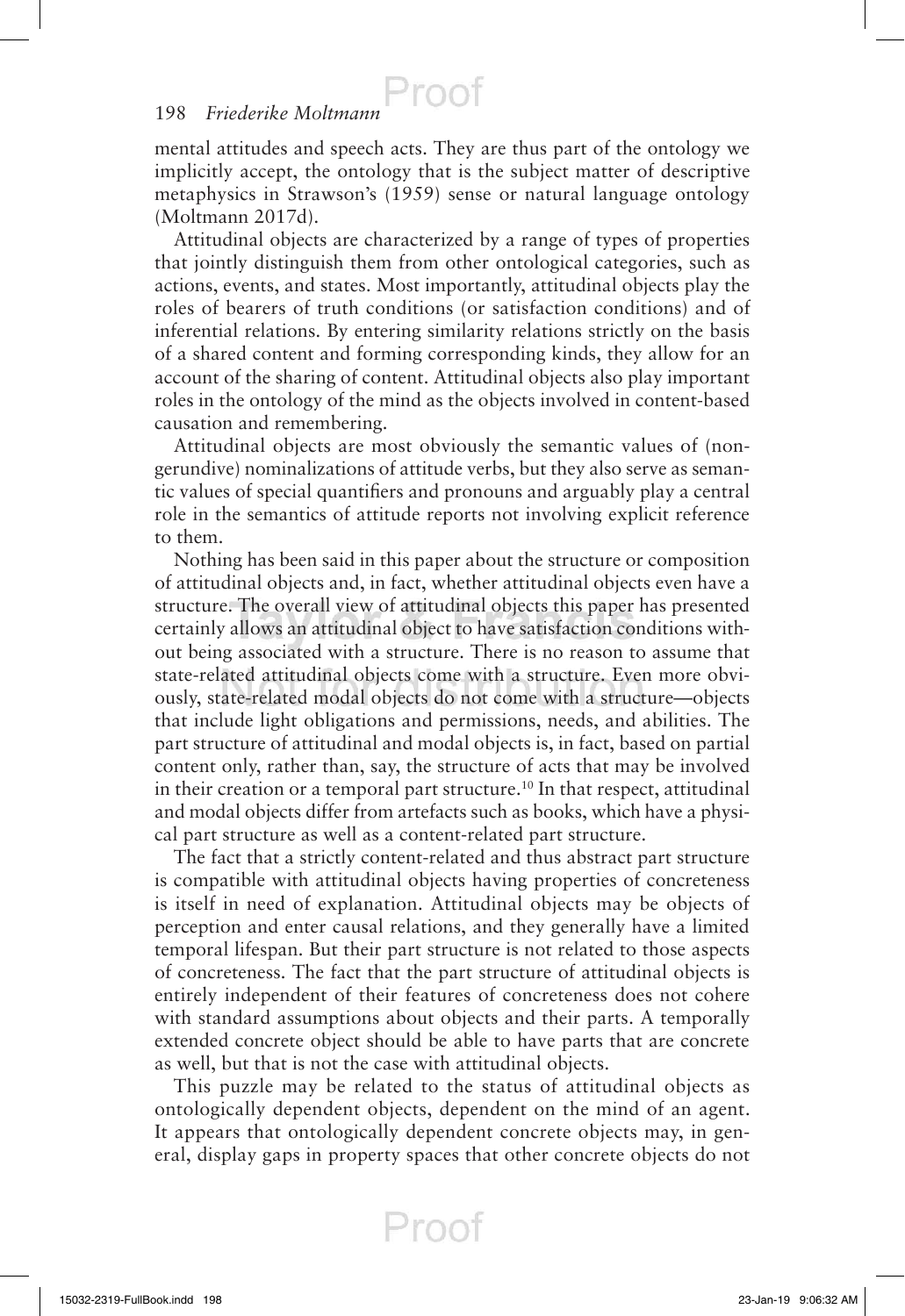#### *Attitudinal Objects* 199

display. Some ontologically dependent objects may lack an independent spatial location—for example, holes. A hole may be in the bag and the bag may be on the table, but the hole is certainly not on the table. Holes have a location relative to the object on which they depend, but not absolutely. Another example is tropes. The painting may have great beauty and be on the wall, but the beauty of the painting won't be on the wall. Tropes, moreover, may have a part structure that is entirely independent of the spatial part structure of their bearer. The beauty of the painting may have as a part a particular colour combination, for example, but no parts that relate to its spatial location relative to its bearer. Similarly, the failure of attitudinal objects to have a physical part structure may be considered a gap in a property space that ontologically dependent objects in general may exhibit. Attitudinal objects as well as certain other types of ontologically dependent objects thus would not require the sort of completion under property specification that the standard view takes ontologically independent concrete objects to be subject to. Of course, this requires a revision of common assumptions about object individuation that will have to be pursued in greater detail elsewhere.

### Acknowledgements<br> **Acknowledgements**<br> **Acknowledgements**

Previous versions of this paper were presented at the Workshop on Judgment at the New College of the Humanities in 2016, organized by B. Ball and C. Schuringa; at the workshop Propositions and Linguistic/Cognitive Action in Duesseldorf in 2017, organized by G. Vosgerau; and the conference Objects and Properties: Generating Dialogue, Cambridge University, in 2017, organized by C. Rossi. I would like to thank the audiences for very stimulating discussions. I would also like to thank Brian Ball and Chris Peacocke for comments on an earlier version of this paper and Kit Fine and Bob Matthews for many conversations on the topic.

#### **Notes**

- 1. See, for example, Pustejovsky (1995).
- 2. The observation about satisfaction predicates when applied to nominalizations of illocutionary verbs was made by Ulrich (1976), who argued that claims, demands, and promises are objects *sui generis*. Twardowski (1912) already gave various examples with different sorts of attitudinal objects.
- 3. For the notion of partial content, see Yablo (2015) and Fine (2017), as well as section 3.
- 4. In addition, and more problematically, Twardowski assumed that even physical actions can come with a product (thus, an action of walking has as its product a walk and an action of jumping a jump). See Moltmann (2017a) for a critique of the physical action-product distinction.
- 5. Though modal objects have the ability to endure beyond the act that may have created them (Moltmann 2017a).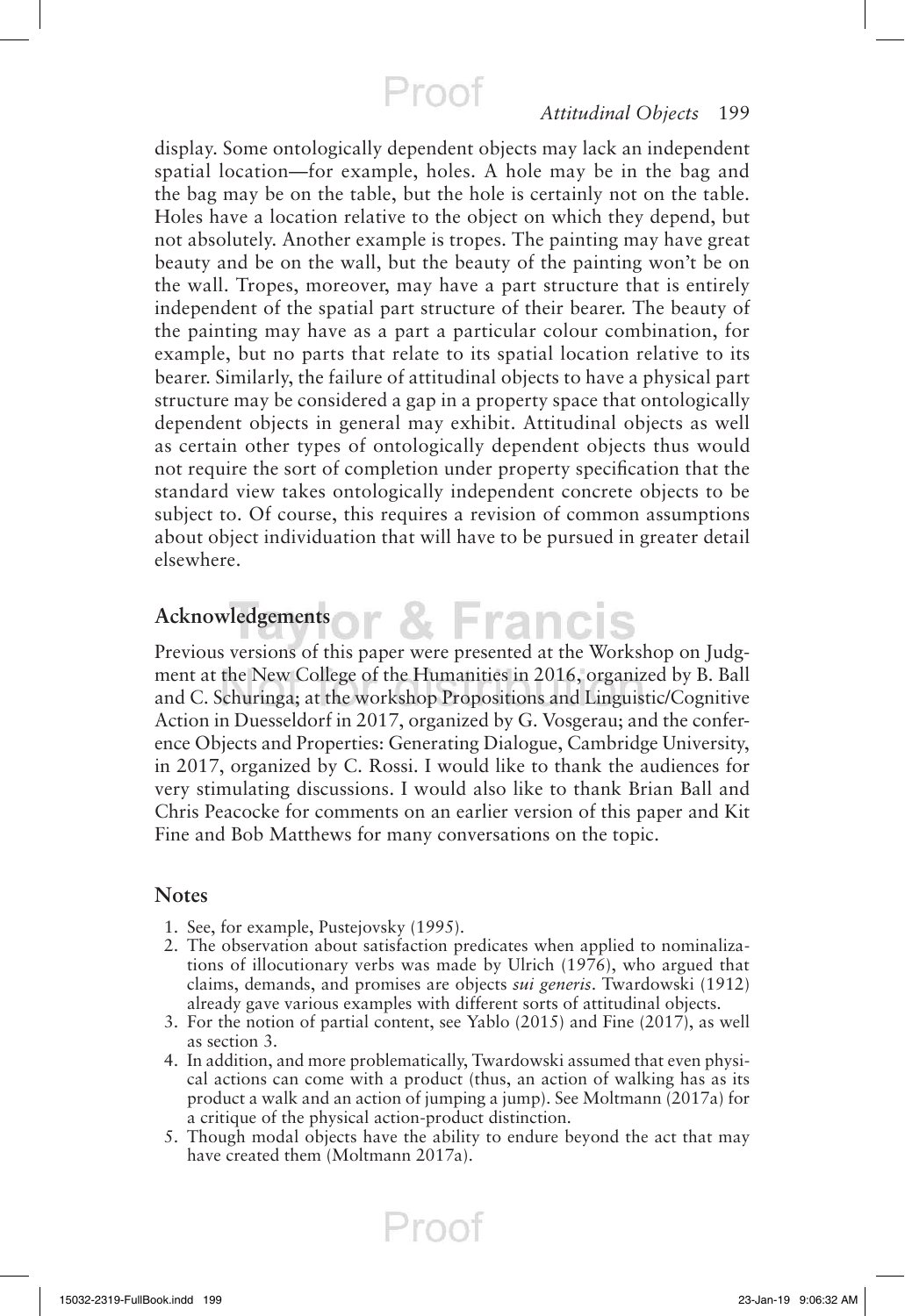### 200 *Friederike Moltmann*

- 6. For further arguments against a conception of beliefs and other state-related attitudinal objects as states, see Machery (2016, 2017). Machery instead considers attitudinal objects like beliefs to be 'traits' on a par with courage, that is, as dispositions of a sort.
- 7. It appears at least less natural to say that about a process of thinking and particular acts of screaming or promising.
- 8. This would be parallel to *sick* vs *be sick*: sick takes a trope as an argument, but *be sick* a derivative state of being a bearer of the trope. See Moltmann (2015) and Maienborn (forthcoming).
- 9. There is one issue, and that is predicates of intensity, which do apply to *believe* but are not predicates of abstract states (*John firmly believes that* S) (Maienborn forthcoming). I will leave this as a puzzle for future research.
- 10. In Moltmann (2017b), I argued that attitudinal objects may come with a structure when they are products of locutionary acts, acts below the level of locutionary acts. Examples are thoughts, remarks, and screams.

### **References**

- Carlson, G. (1977), "A Unified Analysis of the English Bare Plural", *Linguistics and Philosophy* 1: 413–57.
- Davidson, D. (1967), "The Logical Form of Action Sentences", in N. Rescher (ed.), *The Logic of Decision and Action*. Pittsburgh: Pittsburgh University Press.
- Fine, K. (2017), "Truthmaker Semantics", in B. Hale, C. Wright and A. Miller (eds.), *A Companion to the Philosophy of Language*. Chichester: Wiley.
- Hanks, P. W. (2011), "Structured Propositions as Types", *Mind* 120: 11–52.
- Jubien, M. (2001), "Propositions and the Objects of Thought", *Philosophical Studies* 104: 47–62.
- Krifka, M. (1989), "Nominal Reference, Temporal Constitution, and Quantification in Event Semantics", in R. Bartsch et al. (eds.), *Semantics and Contextual Expressions*. Dordrecht: Foris.
- Machery, E. (2016), "De-Freuding Implicit Attitudes", in M. Braunstein and J. Saul (eds.), *Implicit Bias and Philosophy*. Oxford: Oxford University Press.
- Machery, E. (2017), "Do Indirect Measures of Biases Measure Traits or Situations?", *Psychological Inquiry* 28(4): 288–91.
- Maienborn, C. (forthcoming), "Events and States", in R. Truswell (ed.), *Handbook of Event Structure*. Oxford: Oxford University Press.
- Moltmann, F. (1991), "Measure Adverbials", *Linguistics and Philosophy* 14(6): 629–60.
- Moltmann, F. (2003a), "Propositional Attitudes Without Propositions", *Synth*e*se* 135: 70–118.
- Moltmann, F. (2003b), "Nominalizing Quantifiers", *Journal of Philosophical Logic* 35(5): 445–8.
- Moltmann, F. (2013a), *Abstract Objects and the Semantics of Natural Language*. Oxford: Oxford University Press.
- Moltmann, F. (2013b), "On the Distinction Between Abstract States, Concrete States, and Tropes", in A. Mari, C. Beyssade and F. Del Prete (eds.), *Genericity*. Oxford: Oxford University Press.
- Moltmann, F. (2014), "Propositions, Attitudinal Objects, and the Distinction Between Actions and Products", *Canadian Journal of Philosoph*y 43(5–6): 679–701.